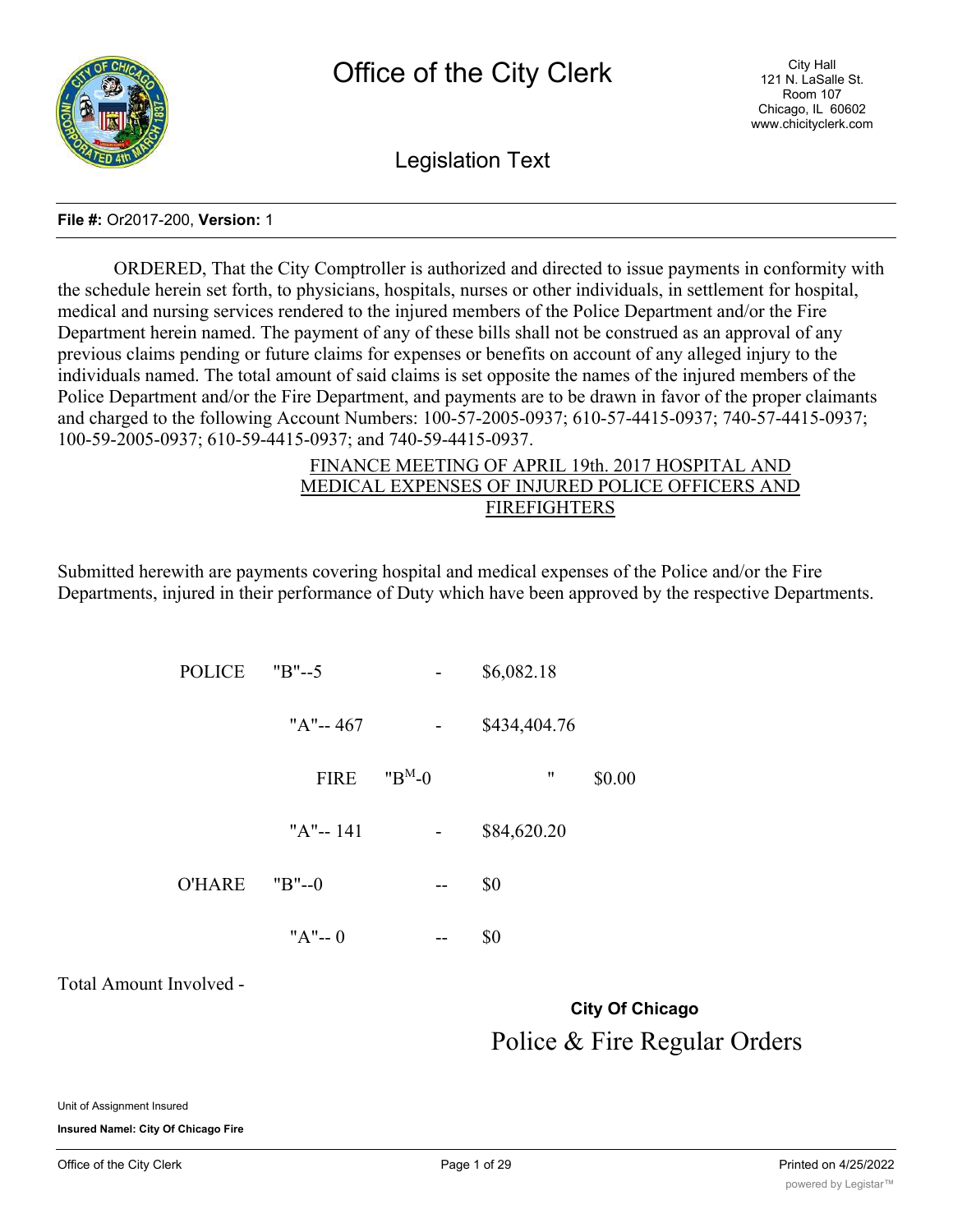02/26/2016 02/26/2016 10/14/2016 10/14/2016 10/14/2016 10/14/2016 10/14/2016 10/14/2016 10/14/2016 08/29/2016 08/29/2016 08/29/2016 10/19/2016 02/12/2017 06/25/2016 06/25/20'l6 06/25/2016 06/25/2016 06/25/2016 06/25/2016 06/25/2016 06/25/2016 06/25/2016 06/25/2016 06/25/2016 06/25/2016 06/25/2016 06/25/2016 06/25/2016

ZOLLNER, BRIAN ZOLLNER, BRIAN WILLIAMS, LONE WILLIAMS, LONE WILLIAMS, LONE WILLIAMS, LONE WILLIAMS, LONE WILLIAMS. LONE WILLIAMS, LONE WATERS JR, JOHN WATERS JR, JOHN WATERS JR, JOHN VOGENTHALER, THOMAS VILLANOVA, CURT TUMA, MICHAEL TUMA, MICHAEL TUMA, MICHAEL TUMA, MICHAEL TUMA, MICHAEL TUMA, MICHAEL TUMA, MICHAEL TUMA, MICHAEL TUMA, MICHAEL TUMA, MICHAEL TUMA, MICHAEL TUMA, MICHAEL TUMA, MICHAEL TUMA, MICHAEL TUMA, MICHAEL

8802 8802 8801 8801 8801 8801 8801 8801 8801 8750 8750 8750 8817 8801 8731 8731 8731 8731 8731 8731 8731 8731 8731 8731 8731 8731 8731 8731 8731

City Of Chicago Fire City Of Chicago Fire City Of Chicago Fire City Of Chicago Fire City Of Chicago Fire City Of Chicago Fire City Of Chicago Fire City Of Chicago Fire City Of Chicago Fire City Of Chicago Fire City Of Chicago Fire City Of Chicago Fire City Of Chicago Fire City Of Chicago Fire City Of Chicago Fire City Of Chicago Fire City Of Chicago Fire City Of Chicago Fire City Of Chicago Fire City Of Chicago Fire City Of Chicago Fire City Of Chicago Fire City Of Chicago Fire City Of Chicago Fire City Of Chicago Fire City Of Chicago Fire City Of Chicago Fire City Of Chicago Fire City Of Chicago Fire

\$570.89 \$1 98 \$4 00 \$18.36 \$5,172 64 \$173 97 \$972 15 \$4.00 .\$1,252.00 \$4 00 \$119.90 \$0 85 \$1,522.77 \$1,125.70 \$93.88 S4.00 \$0 10 \$200 28 \$4 00 \$200 28 \$0 21 \$4.00 \$0.21 \$140.82 \$4.00 \$0 15 \$153.34 \$4.00 SO 16

»

City Of Chicago - Confidential

| <b>Incident Date Claimant</b> |                            |
|-------------------------------|----------------------------|
| 06/25/2016                    | TUMA, MICHAEL              |
| 06/25/2016                    | TUMA, MICHAEL              |
| 06/25/2016                    | TUMA, MICHAEL              |
| 06/25/2016                    | TUMA, MICHAEL              |
| 06/25/2016                    | TUMA, MICHAEL              |
| 06/25/2016                    | TUMA, MICHAEL              |
| 06/25/2016                    | TUMA, MICHAEL              |
| 06/25/2016                    | TUMA, MICHAEL              |
| 06/25/2016                    | TUMA, MICHAEL              |
| 06/25/2016                    | TUMA, MICHAEL              |
| 06/25/2016                    | TUMA, MICHAEL              |
| 06/25/2016                    | TUMA, MICHAEL              |
| 09/19/2016                    | <b>TORTORELLO, PATRICK</b> |
| 10/27/2016                    | THRUN, JEFFREY             |
| 10/27/2016                    | THRUN, JEFFREY             |
| 10/27/2016                    | THRUN, JEFFREY             |
| 05/23/2016                    | THEEKE, JANIECE            |
| 11/29/2016                    | <b>SOLMS, KARL</b>         |
| 11/29/2016                    | SOLMS, KARL                |
| 11/29/2016                    | SOLMS, KARL                |
| 11/29/2016                    | <b>SOLMS, KARL</b>         |
| 11/29/2016                    | <b>SOLMS, KARL</b>         |
| 11/29/2016                    | <b>SOLMS, KARL</b>         |

02/06/2017 SIMON, RONALD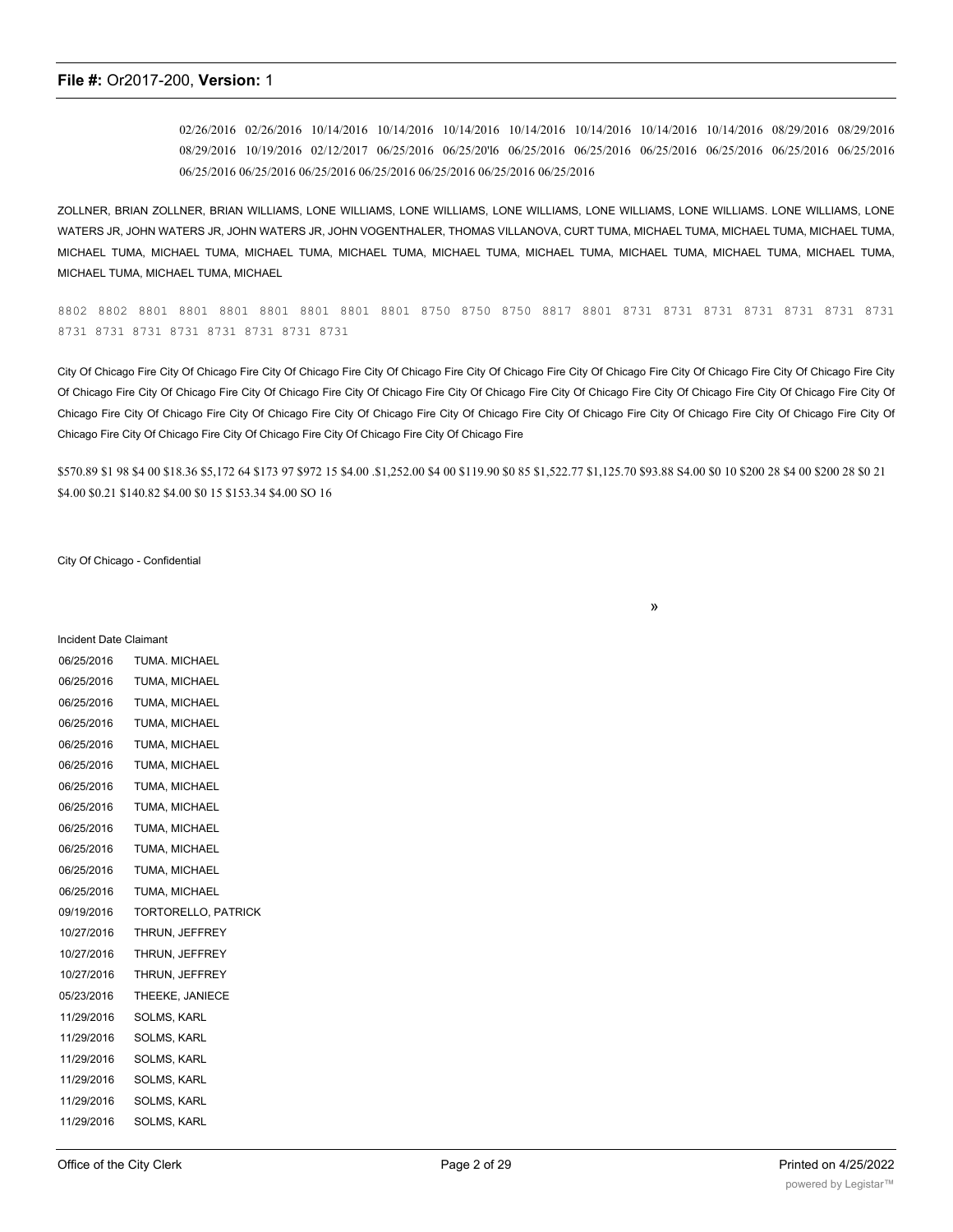02/06/2017 SIMON, RONALD 04/22/2016 SHAW, AARON 04/22/2016 SHAW. AARON 04/22/2016 SHAW, AARON 12/25/2016 SCARBOROUGH, PHILLIP 12/25/2016 SCARBOROUGH, PHILLIP 12/25/2016 SCARBOROUGH, PHILLIP 12/25/2016 SCARBOROUGH, PHILLIP 12/25/2016 SCARBOROUGH, PHILLIP 12/25/2016 SCARBOROUGH, PHILLIP Rank

8731 8731 8731 8731 8731 8731 8731 8731 8731 8731 8731 8731 8801 8749 8749 8749 8745 8731 8731 8731 8731 8731 8731 8728 8802 8802 8802 8801 8801 8801 8801 8801 8801

Unit of Assignment Insured

City Of Chicago Fire City Of Chicago Fire City Of Chicago Fire City Of Chicago Fire City Of Chicago Fire City Of Chicago Fire City Of Chicago Fire City Of Chicago Fire City Of Chicago Fire City Of Chicago Fire City Of Chicago Fire City Of Chicago Fire City Of Chicago Fire City Of Chicago Fire City Of Chicago Fire City Of Chicago Fire City Of Chicago Fire City Of Chicago Fire City Of Chicago Fire City Of Chicago Fire City Of Chicago Fire City Of Chicago Fire City Of Chicago Fire City Of Chicago Fire City Of Chicago Fire City Of Chicago Fire City Of Chicago Fire City Of Chicago Fire City Of Chicago Fire City Of Chicago Fire City Of Chicago Fire City Of Chicago Fire City Of Chicago Fire

Total to be Paid S140 82 S4.00 \$0.15 \$200.28 \$4 00 \$0.21 \$0 10 \$4.00 S93.88 \$0.21 \$4.00 \$200.28 \$1,161 87 \$4.00 \$1,910.15 S2.93 S1.095 47 \$1.33 \$70.52 \$4 55 \$4 00 \$4 00 S240 75 \$1,333.26 \$256.22 \$0.51 \$4 00 S0.26 \$4.00 \$165 87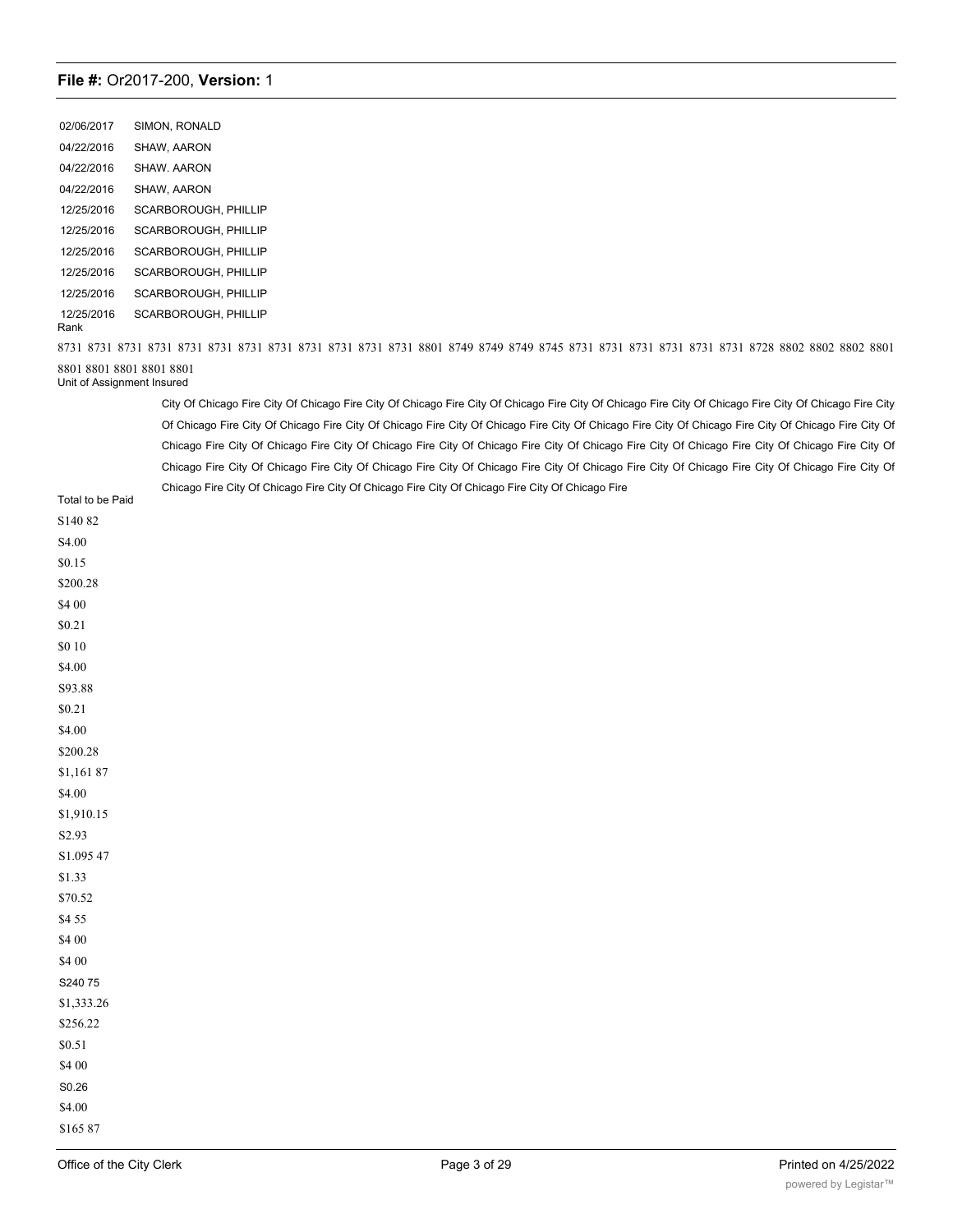\$0 33 \$4 00

\$212 66

| Rank<br>Incident Date Claimant           | City Of Chicago - Confidential |          |
|------------------------------------------|--------------------------------|----------|
| 12/25/2016                               | SCARBOROUGH, PHILLIP           | 8801     |
| 12/25/2016                               | SCARBOROUGH, PHILLIP           | 8801     |
| 12/25/2016                               | SCARBOROUGH, PHILLIP           | 8801     |
| 12/25/2016                               | SCARBOROUGH, PHILLIP           | 8801     |
| 12/25/2016                               | <b>SCARBOROUGH, PHILLIP</b>    | 8801     |
| 12/25/2016                               | SCARBOROUGH, PHILLIP           | 8801     |
| 12/25/2016                               | SCARBOROUGH, PHILLIP           | 8801     |
| 12/25/2016                               | SCARBOROUGH, PHILLIP           | 8801     |
| 12/25/2016                               | SCARBOROUGH, PHILLIP           | 8801     |
| 12/25/2016                               | SCARBOROUGH, PHILLIP           | 8801     |
| 12/25/2016                               | SCARBOROUGH, PHILLIP           | 8801     |
| 12/25/2016                               | SCARBOROUGH, PHILLIP           | 8801     |
| 12/25/2016                               | <b>SCARBOROUGH, PHILLIP</b>    | 8801     |
| 12/25/2016                               | SCARBOROUGH, PHILLIP           | 8801     |
| 12/25/2016                               | SCARBOROUGH, PHILLIP           | 8801     |
| 12/25/2016                               | SCARBOROUGH, PHILLIP           | 8801     |
| 12/25/2016                               | SCARBOROUGH, PHILLIP           | 8801     |
| 12/25/2016                               | SCARBOROUGH, PHILLIP           | 8801     |
| 12/25/2016                               | SCARBOROUGH, PHILLIP           | 8801     |
| 07/31/2016                               | RICE, MATTHEW                  | 8801     |
| 07/31/2016                               | PHILLIPS, LEROY                | 8745     |
| 07/31/2016                               | PHILLIPS, LEROY                | 8745     |
| 12/17/2016                               | OLMSTEAD, ROBERT               | 8749     |
| 08/23/2016                               | <b>NOLE, ROBERT</b>            | 8731     |
| 02/01/2017                               | LAKAWITCH, JAMES               | 8801     |
| 02/01/2017                               | LAKAWITCH, JAMES               | 8801     |
| 02/01/2017                               | LAKAWITCH, JAMES               | 8801     |
| 02/01/2017                               | LAKAWITCH, JAMES               | 8801     |
| 02/01/2017                               | LAKAWITCH, JAMES               | 8801     |
| 02/01/2017                               | LAKAWITCH, JAMES               | 8801     |
| 02/01/2017                               | LAKAWITCH, JAMES               | 8801     |
| 02/01/2017                               | LAKAWITCH, JAMES               | 8801     |
| 02/12/2006<br>Unit of Assignment Insured | Kotlarz, Stanley T             | F        |
|                                          | City Of Chicago Fire           | \$4 00   |
|                                          | City Of Chicago Fire           | \$052    |
|                                          | City Of Chicago Fire           | \$4 00   |
|                                          | City Of Chicago Fire           | \$329.79 |
|                                          | City Of Chicago Fire           | \$0 26   |
|                                          | City Of Chicago Fire           | \$4 00   |
|                                          | City Of Chicago Fire           | \$165.87 |

City Of City Of City Of City Of City Of City Of City Of City Of City Of City Of City Of City Of City Of City O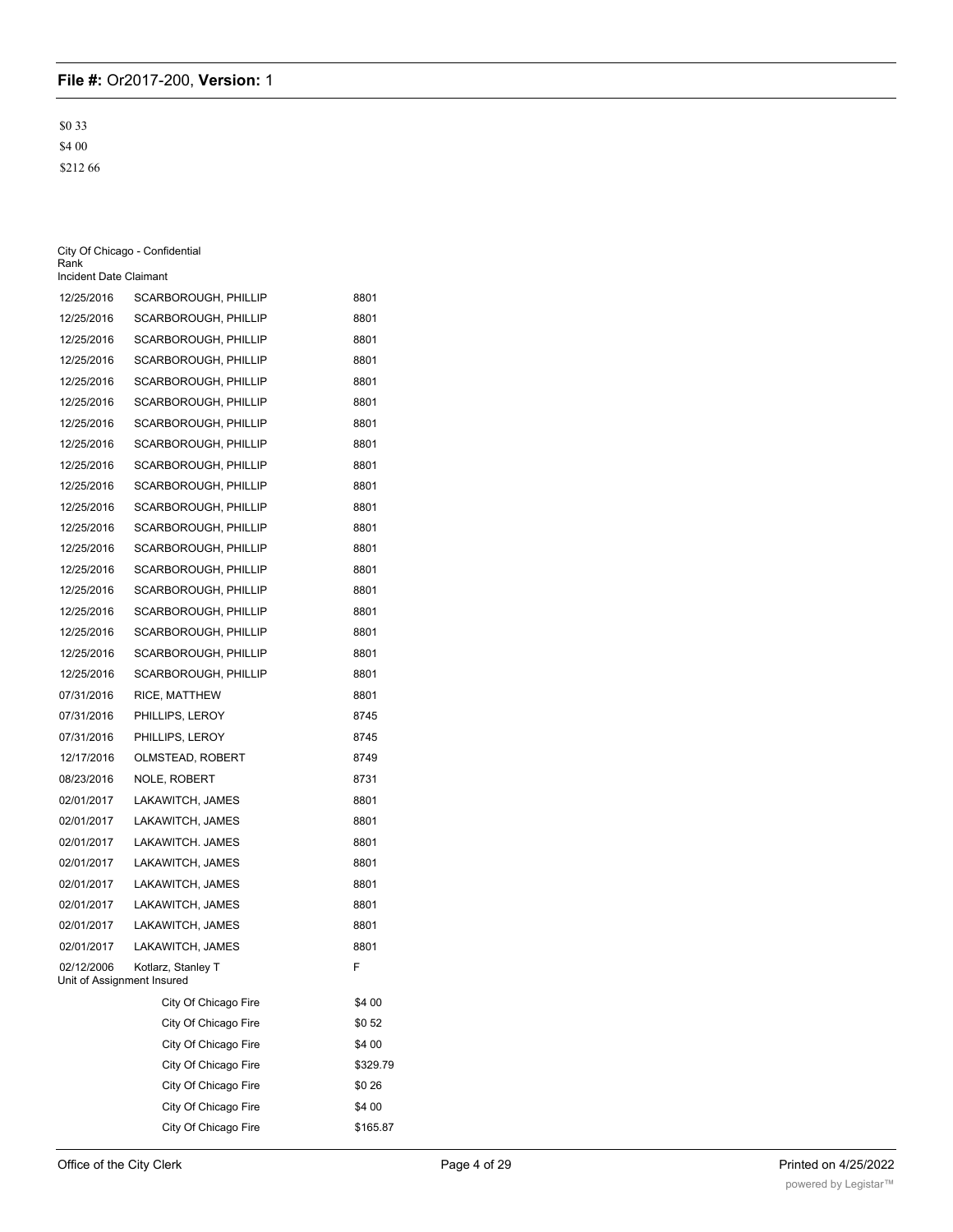|       | City Of Chicago Fire | \$0 24     |
|-------|----------------------|------------|
|       | City Of Chicago Fire | \$4.00     |
|       | City Of Chicago Fire | \$151 98   |
|       | City Of Chicago Fire | \$0.45     |
|       | City Of Chicago Fire | \$4.00     |
|       | City Of Chicago Fire | \$284.95   |
|       | City Of Chicago Fire | S0.30      |
|       | City Of Chicago Fire | \$4.00     |
|       | City Of Chicago Fire | \$185.59   |
|       | City Of Chicago Fire | \$0 24     |
|       | City Of Chicago Fire | \$4 00     |
|       | City Of Chicago Fire | \$153.93   |
|       | City Of Chicago Fire | \$1,254.36 |
|       | City Of Chicago Fire | \$4 00     |
|       | City Of Chicago Fire | \$281.57   |
|       | City Of Chicago Fire | \$1,450 00 |
|       | City Of Chicago Fire | \$1,935.90 |
|       | City Of Chicago Fire | \$4 00     |
|       | City Of Chicago Fire | \$163 18   |
|       | City Of Chicago Fire | \$97.71    |
|       | City Of Chicago Fire | \$1 37     |
|       | City Of Chicago Fire | \$4 00     |
|       | City Of Chicago Fire | \$4.00     |
|       | City Of Chicago Fire | \$32.18    |
|       | City Of Chicago Fire | \$4.90     |
| 09999 | City Of Chicago Fire | \$2,627.14 |

#### City Of Chicago - Confidential

09/25/2015 01/15/2017 01/15/2017 01/15/2017 01/15/2017 01/15/2017 01/15/2017 01/15/2017 01/15/2017 01/15/2017 01/15/2017 01/15/2017 01/15/2017 01/15/2017 01/15/2017 01/15/2017 01/15/2017 01/15/2017 01/15/2017 01/15/2017 01/15/2017 01/15/2017 01/15/2017 01/15/2017 01/15/2017 01/15/2017 01/15/2017 01/15/2017 01/15/2017 01/15/2017 01/15/2017 01/15/2017 01/15/2017

#### Incident Date Claimant

KEMPF. WILLIAM KELLY, MICHAEL KELLY, MICHAEL KELLY, MICHAEL KELLY, MICHAEL KELLY, MICHAEL KELLY, MICHAEL KELLY. MICHAEL KELLY, MICHAEL KELLY, MICHAEL KELLY, MICHAEL KELLY, MICHAEL KELLY, MICHAEL KELLY, MICHAEL KELLY, MICHAEL KELLY, MICHAEL KELLY, MICHAEL KELLY, MICHAEL KELLY, MICHAEL KELLY, MICHAEL KELLY, MICHAEL KELLY, MICHAEL KELLY, MICHAEL KELLY, MICHAEL KELLY, MICHAEL KELLY, MICHAEL KELLY, MICHAEL KELLY, MICHAEL KELLY, MICHAEL KELLY, MICHAEL KELLY, MICHAEL KELLY, MICHAEL KELLY, MICHAEL

#### Rank

8801 8731 8731 8731 8731 8731 8731 8731 8731 8731 8731 8731 8731 8731 8731 8731 8731 8731 8731 8731 8731 8731 8731 8731 8731 8731 8731 8731 8731 8731 8731 8731 8731

#### Unit of Assignment Insured

ity Of Chicago Fire ity Of Chicago Fire ity Of Chicago Fire ity Of Chicago Fire ity Of Chicago Fire ity Of Chicago Fire ity Of Chicago Fire ity Of Chicago Fire ity Of Chicago Fire ity Of Chicago Fire ity Of Chicago Fire ity Of Chicago Fire ity Of Chicago Fire ity Of Chicago Fire ity Of Chicago Fire ity Of Chicago Fire ity Of Chicago Fire ity Of Chicago Fire ity Of Chicago Fire ity Of Chicago Fire ity Of Chicago Fire ity Of Chicago Fire ity Of Chicago Fire ity Of Chicago Fire ity Of Chicago Fire Of Chicago Fire Of Chicago Fire Of Chicago Fire Of Chicago Fire Of Chicago Fire ity Of Chicago Fire ity Of Chicago Fire

## Total to be Paid

\$4 00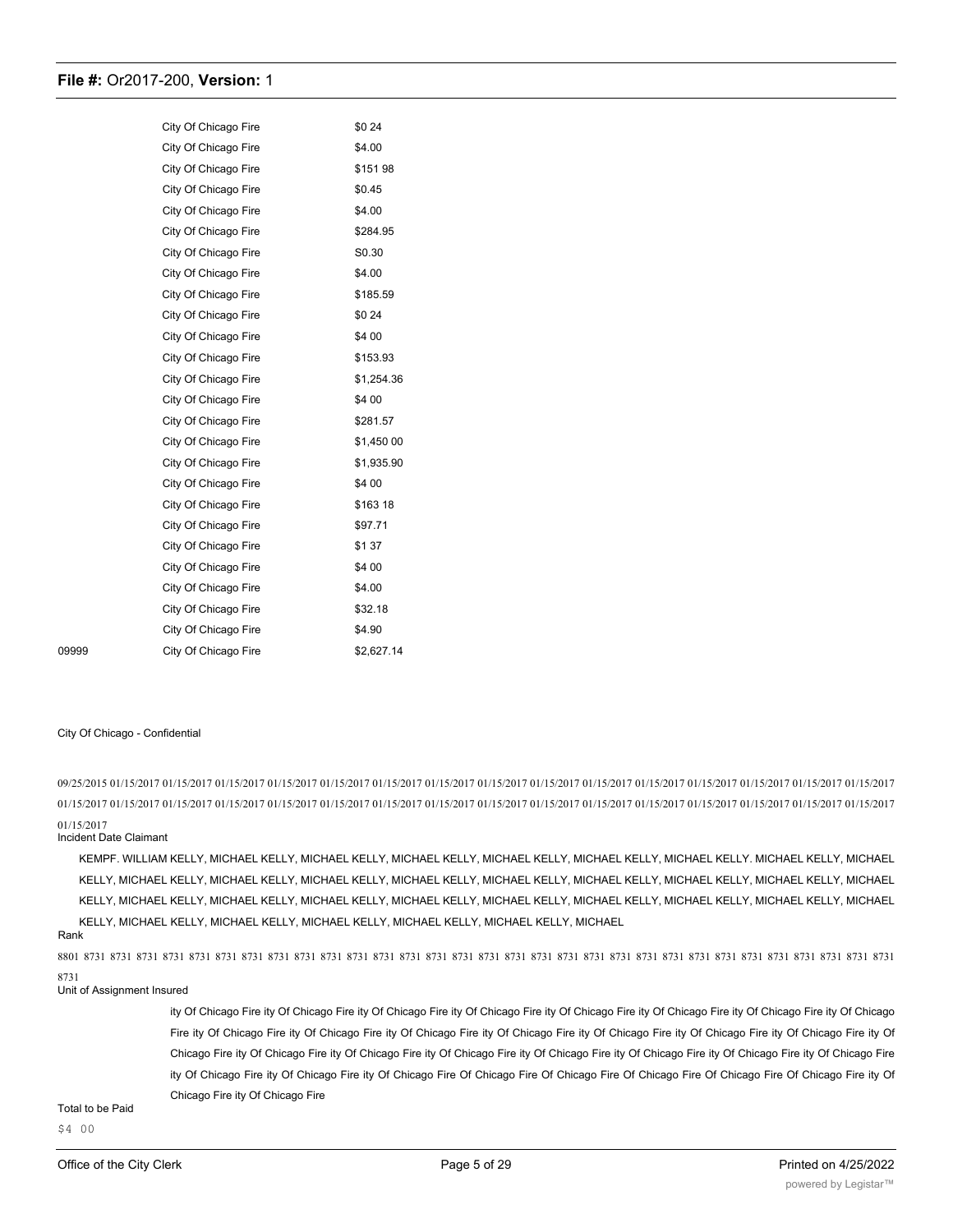| \$1,138.55 |
|------------|
| \$270.32   |
| \$4 00     |
| \$2.42     |
| \$231.55   |
| \$4 00     |
| \$0 45     |
| \$184 85   |
| \$0.36     |
| \$4.00     |
| \$229.60   |
| \$4.00     |
| \$0.45     |
| \$184 85   |
| \$4.00     |
| SO 36      |
| S276.30    |
| \$4 00     |
| \$0 54     |
| \$0.53     |
| \$4 00     |
| \$269.62   |
| \$0.53     |
| \$4.00     |
| \$269.62   |
| \$0 53     |
| \$4 00     |
| \$269.62   |
| \$0.53     |
| \$4 00     |
| \$269.62   |
| \$0.53     |
|            |

| Rank |  | City Of Chicago - Confidential |                       |      |
|------|--|--------------------------------|-----------------------|------|
|      |  | Incident Date Claimant         |                       |      |
|      |  | 01/15/2017                     | <b>KELLY, MICHAEL</b> | 8731 |
|      |  | 01/15/2017                     | <b>KELLY, MICHAEL</b> | 8731 |
|      |  | 08/31/2016                     | JONES, DARRYL         | 8801 |
|      |  | 10/05/2016                     | DUNFORD, MICHAEL      | 8801 |
|      |  | 10/05/2016                     | DUNFORD, MICHAEL      | 8801 |
|      |  | 10/05/2016                     | DUNFORD, MICHAEL      | 8801 |
|      |  | 01/28/2017                     | DUNCAN, EMMANUEL      | 8811 |
|      |  | 01/28/2017                     | DUNCAN, EMMANUEL      | 8811 |
|      |  | 01/28/2017                     | DUNCAN, EMMANUEL      | 8811 |
|      |  | 01/28/2017                     | DUNCAN, EMMANUEL      | 8811 |
|      |  | 07/13/2016                     | DIAZ, CARLOS          | 8802 |
|      |  | 01/12/2017                     | COTTON JR, TYRONE     | 8802 |
|      |  |                                |                       |      |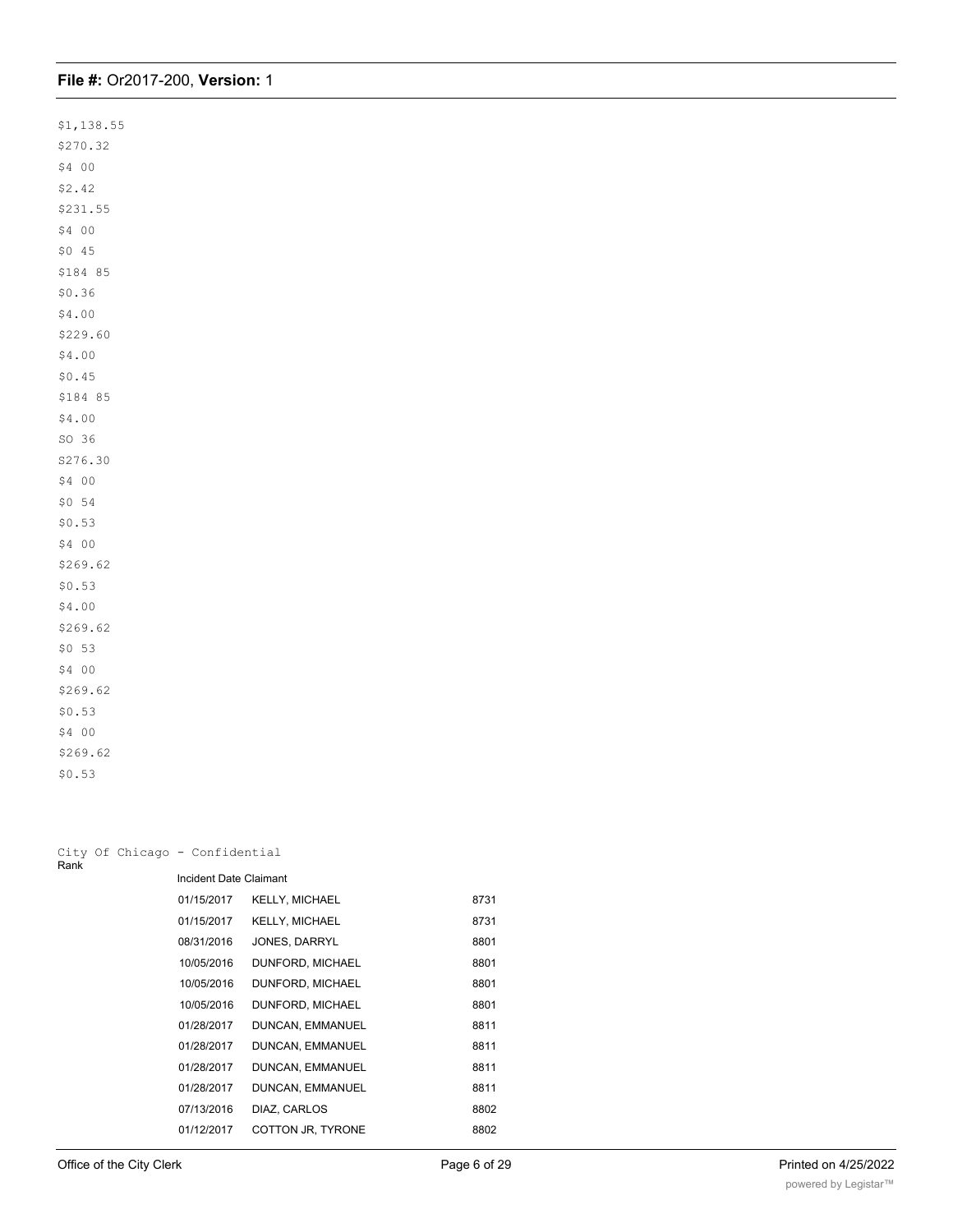|                                       |        | 02/22/2017                                   | ARTIS, ANTONIO            |                          | 8801 |
|---------------------------------------|--------|----------------------------------------------|---------------------------|--------------------------|------|
|                                       |        | Number                                       | Amount                    |                          |      |
|                                       | Total. | 141                                          | \$84,620 20               |                          |      |
| Insured Namel: City Of Chicago Police |        |                                              |                           |                          |      |
|                                       |        | 03/27/2017                                   | ZELITZKY, ADAM            |                          | 9171 |
|                                       |        | 09/08/1997                                   | Wright-Krygowski, Tammi L |                          | P    |
|                                       |        | 07/04/2001                                   | Walker, Clay T            |                          | P    |
|                                       |        | 07/04/2001                                   | Walker, Clay T            |                          | P    |
|                                       |        | 07/04/2001                                   | Walker, Clay T            |                          | P    |
|                                       |        | 07/04/2001                                   | Walker, Clay T            |                          | P    |
|                                       |        | 07/04/2001                                   | Walker, Clay T            |                          | P    |
|                                       |        | 08/12/2012                                   | <b>WILLIAMS, KELLI</b>    |                          | 9161 |
|                                       |        | 08/12/2012                                   | WILLIAMS, KELLI           |                          | 9161 |
|                                       |        | 08/12/2012                                   | WILLIAMS, KELLI           |                          | 9161 |
|                                       |        | 08/12/2012                                   | <b>WILLIAMS, KELLI</b>    |                          | 9161 |
|                                       |        | 08/12/2012                                   | WILLIAMS, KELLI           |                          | 9161 |
|                                       |        | 08/12/2012                                   | WILLIAMS, KELLI           |                          | 9161 |
|                                       |        | 08/12/2012                                   | WILLIAMS, KELLI           |                          | 9161 |
|                                       |        | 10/18/2015                                   | WICKRAMASEKERA, CHARLES   |                          | 9153 |
|                                       |        | 10/18/2015                                   | WICKRAMASEKERA, CHARLES   |                          | 9153 |
|                                       |        | 10/18/2015                                   | WICKRAMASEKERA, CHARLES   |                          | 9153 |
| Unit of Assignment Insured            |        |                                              |                           |                          |      |
|                                       |        | City Of Chicago Fire                         |                           | \$4.00                   |      |
|                                       |        | City Of Chicago Fire                         |                           | \$269 62                 |      |
|                                       |        | City Of Chicago Fire                         |                           | \$1,288.12               |      |
|                                       |        | City Of Chicago Fire                         |                           | \$26,162.14              |      |
|                                       |        | City Of Chicago Fire                         |                           | \$17,311 38              |      |
|                                       |        | City Of Chicago Fire                         |                           | \$1,150.00               |      |
|                                       |        | City Of Chicago Fire                         |                           | \$708.31                 |      |
|                                       |        | City Of Chicago Fire                         |                           | \$4.00                   |      |
|                                       |        | City Of Chicago Fire                         |                           | \$94.18                  |      |
|                                       |        | City Of Chicago Fire<br>City Of Chicago Fire |                           | \$1,300.00<br>\$1,631.63 |      |
|                                       |        |                                              |                           |                          |      |
|                                       |        | City Of Chicago Fire                         |                           | \$1,760.25               |      |
|                                       |        | City Of Chicago Fire                         |                           | \$1,239.16               |      |
|                                       |        |                                              |                           |                          |      |
|                                       |        |                                              |                           |                          |      |
|                                       |        | City Of Chicago Police                       |                           | \$3347                   |      |
| 00022                                 |        | City Of Chicago Police                       |                           | \$1,069.19               |      |
| 00014                                 |        | City Of Chicago Police                       |                           | \$4.00                   |      |
| 00014                                 |        | City Of Chicago Police                       |                           | \$27 63                  |      |
| 00014                                 |        | City Of Chicago Police                       |                           | \$1,635.94               |      |
| 00014                                 |        | City Of Chicago Police                       |                           | \$2,546.77               |      |
| 00014                                 |        | City Of Chicago Police                       |                           | \$2,815.58               |      |
|                                       |        | City Of Chicago Police                       |                           | \$4.00                   |      |
|                                       |        | City Of Chicago Police                       |                           | \$3,807.05               |      |
|                                       |        | City Of Chicago Police                       |                           | \$4041                   |      |
|                                       |        | City Of Chicago Police                       |                           | \$4.00                   |      |
|                                       |        |                                              |                           |                          |      |

City Of Chicago Police \$243 99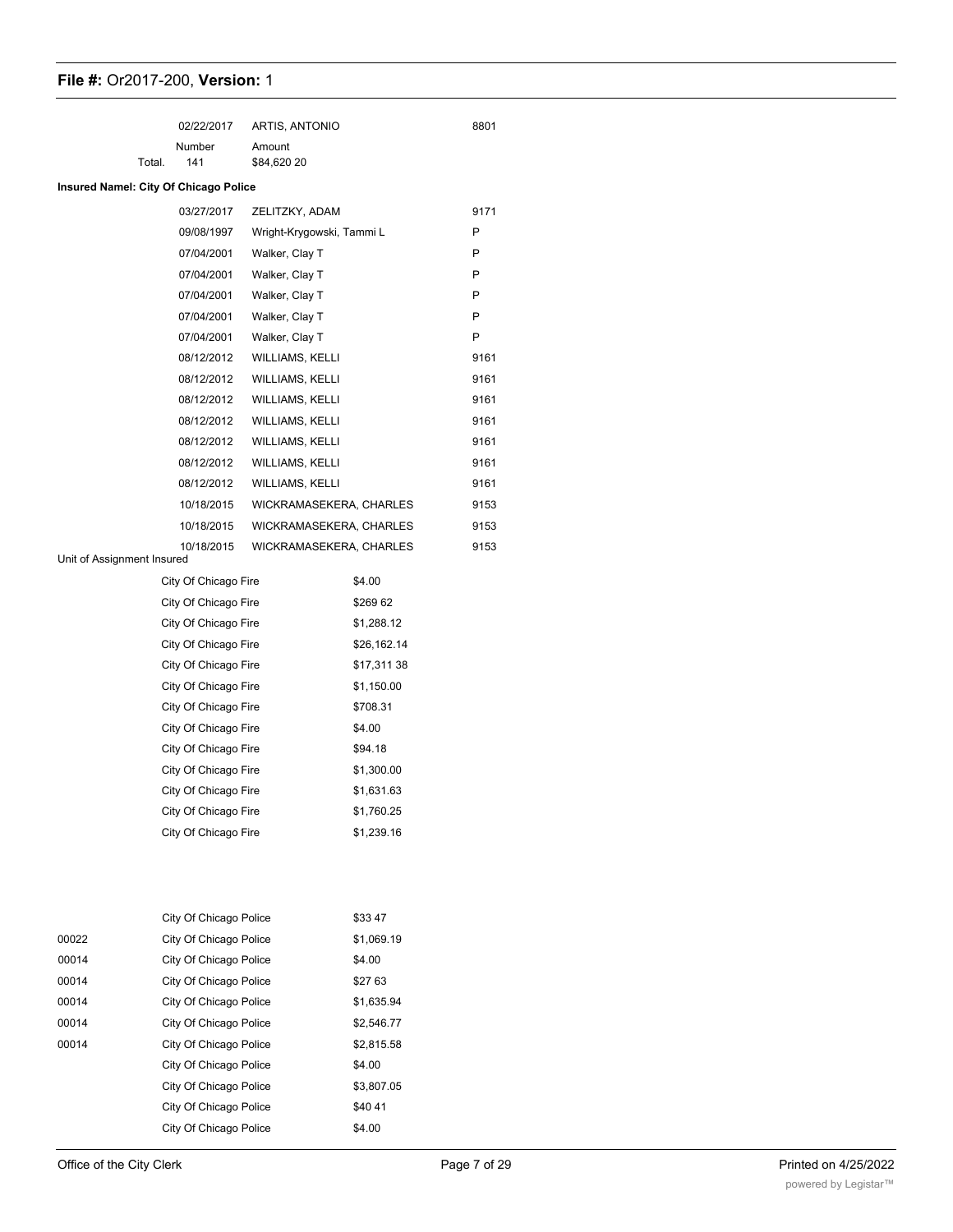|     | City Of Chicago Police | \$243 99 |
|-----|------------------------|----------|
|     | City Of Chicago Police | \$80.09  |
|     | City Of Chicago Police | \$4.00   |
| 704 | City Of Chicago Police | \$079    |
| 704 | City Of Chicago Police | \$60.20  |
| 704 | City Of Chicago Police | \$4.00   |

#### City Of Chicago - Confidential Incident Date Claimant

| 04/15/2013               | <b>WHELAN, SEAN</b>                                                     |
|--------------------------|-------------------------------------------------------------------------|
| 03/11/2016               | WASZAK, JOSEPH                                                          |
| 03/11/2016               | WASZAK. JOSEPH                                                          |
| 03/11/2016               | WASZAK. JOSEPH                                                          |
| 03/11/2016               | WASZAK, JOSEPH                                                          |
| 03/11/2016               | WASZAK, JOSEPH                                                          |
| 03/11/2016               | WASZAK, JOSEPH                                                          |
| 03/03/2015               | <b>WALKER, CLAY</b>                                                     |
| 11/04/2016               | VASQUEZ, VINCENT                                                        |
| 12/03/2016               | VALDES, NORA                                                            |
| 12/03/2016               | VALDES, NORA                                                            |
| 12/03/2016               | VALDES, NORA                                                            |
| 12/03/2016               | VALDES, NORA                                                            |
| 12/03/2016               | VALDES, NORA                                                            |
| 12/03/2016               | VALDES, NORA                                                            |
| 12/03/2016               | VALDES, NORA                                                            |
| 12/03/2016               | VALDES, NORA                                                            |
| 12/03/2016               | VALDES, NORA                                                            |
| 12/05/2016               | <b>TWAROWSKI, MICHAEL</b>                                               |
| 12/05/2016               | <b>TWAROWSKI, MICHAEL</b>                                               |
| 12/05/2016               | <b>TWAROWSKI, MICHAEL</b>                                               |
| 02/13/2016               | TULACZ, MICHAL                                                          |
| 02/13/2016               | TULACZ, MICHAL                                                          |
| 02/13/2016               | TULACZ, MICHAL                                                          |
| 02/13/2016               | TULACZ, MICHAL                                                          |
| 02/13/2016               | TULACZ, MICHAL                                                          |
| 02/13/2016               | TULACZ, MICHAL                                                          |
| 10/22/2016               | TREPELAS, MICHAEL                                                       |
| 02/11/2017               | TOWNSEND, SHELLEY                                                       |
| 02/11/2017               | TOWNSEND, SHELLEY                                                       |
| 02/11/2017               | TOWNSEND, SHELLEY                                                       |
| 02/11/2017               | <b>TOWNSEND, SHELLEY</b>                                                |
| 02/11/2017<br>Rank       | TOWNSEND, SHELLEY                                                       |
|                          |                                                                         |
| 9161 9161 9161 9161 9161 |                                                                         |
|                          | 004 022 022 022 022 022 022 014 044 123 123 123 123 123 123 123 123 123 |

Unit of Assignment Insured

City City City

 $C$  City Of City Of City Of City Of Chicago Po City Of Chicago Po City Of Chicago Po City Of Chicago City Of Chicago Po City Of Chicago City Of Chicago City Of Chicago City Of Chicago City Of Chicago City Of Chicago City

9161 9161 9161 9161 9161 9161 9161 9161 9161 9161 9161 9161 9161 9161 9161 9161 9161 9161 9161 9161 9161 9161 9161 9161 9161 9161 9161 9171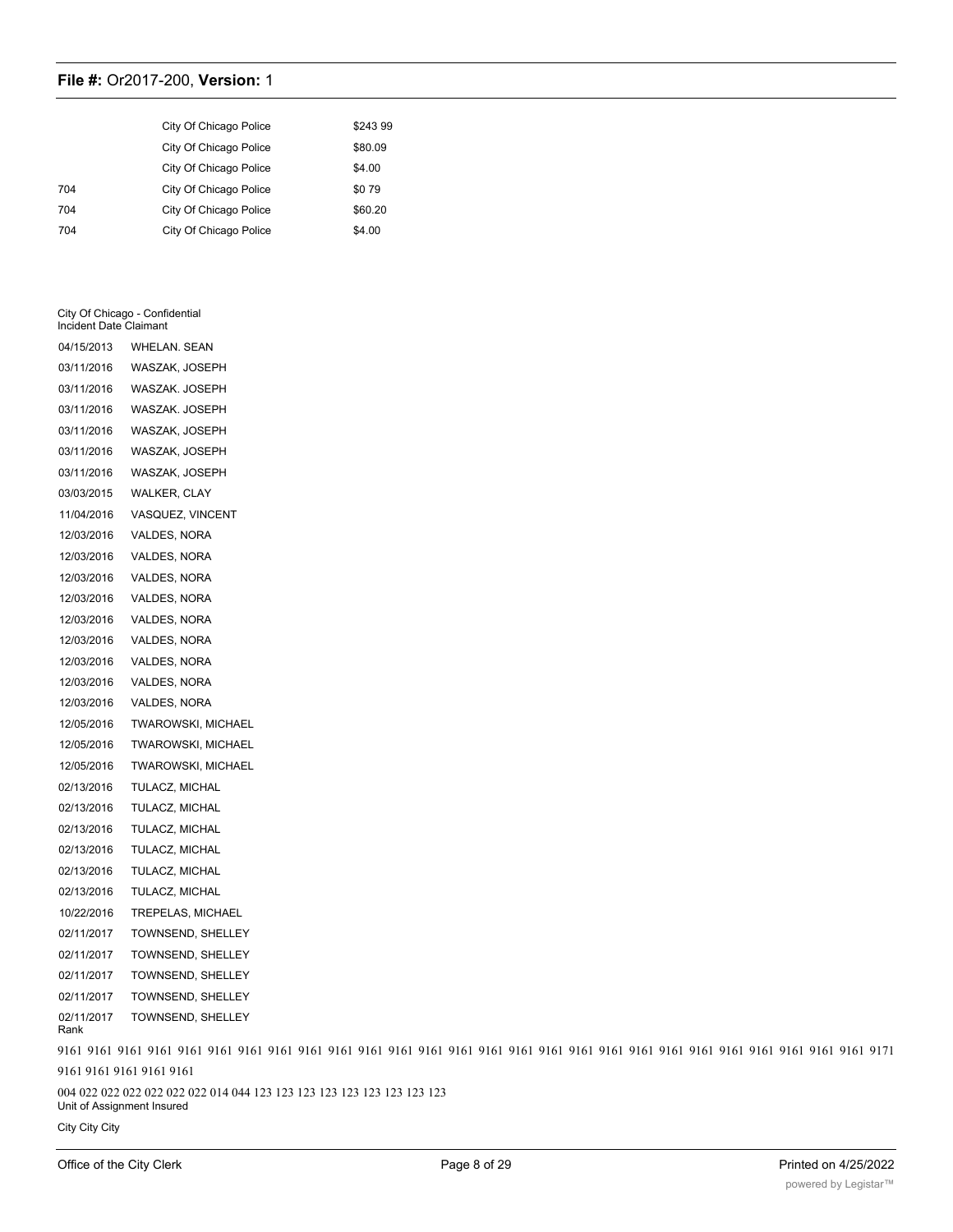City Of Chicago Po City Of Chicago Po City Of Chicago Po City Of Chicago Po City Of Chicago Po City Of Chicago City Of Chicago City Of Chicago City Of Chicago Po City Of Chicago Po City Of Chicago Pol City Of Chicago Po City Of Chicago Po City Of Chicago Po City Of Chicago Po City Of Chicago Po City Of Chicago Po City Of Chicago Po City Of Chicago Po City Of Chicago Pol City Of Chicago Po City Of Chicago Po Of Chicago Po Of Chicago Po Of Chicago Po City Of Chicago Pol City Of Chicago Pol City Of Chicago Pol City Of Chicago Pol City Of Chicago Pol City Of Chicago Pol City Of Chicago Pol City Of Chicago Pol

Total to be Paid \$1,296.00 \$76.82 \$0.69 S4.00 \$4.00 S269 53 S0.58 \$2,112 64 \$2,898 72 S4.00 \$170.89 S1.38 S72 77 S1.38 \$4.00 S72.77 \$1.21 \$4.00 S0.25 S230 49 \$4.00 \$180 67 \$0.52 \$4.00 \$0 35 \$268.94 \$4.00 \$5,460 01 \$263.21 \$0 51 \$4.00 \$263 21 \$0 52

City Of Chicago - Confidential

#### Incident Date Claimant

TOWNSEND, SHELLEY TOWNSEND, SHELLEY TOWNSEND, SHELLEY TOWNSEND, SHELLEY TOWNSEND, SHELLEY TOWNSEND, SHELLEY TOWNSEND, SHELLEY TOWNSEND, SHELLEY TOWNSEND, SHELLEY TOWNSEND, SHELLEY TOWNSEND, SHELLEY TOWNSEND, SHELLEY TOWNSEND, SHELLEY TOWNSEND, SHELLEY TOWNSEND, SHELLEY TOWNSEND, SHELLEY TOWNSEND, SHELLEY TOWNSEND, SHELLEY TOWNSEND, SHELLEY TOWNSEND, SHELLEY TOWNSEND, SHELLEY TOWNSEND, SHELLEY TOWNSEND, SHELLEY TOWNSEND, SHELLEY TOWNSEND, SHELLEY TORRES, JOSE TORRES, JOSE TORRES, JOSE SPEARS, CHARLES SPEARS, CHARLES SPEARS, CHARLES SPEARS, CHARLES SPEARS, CHARLES Rank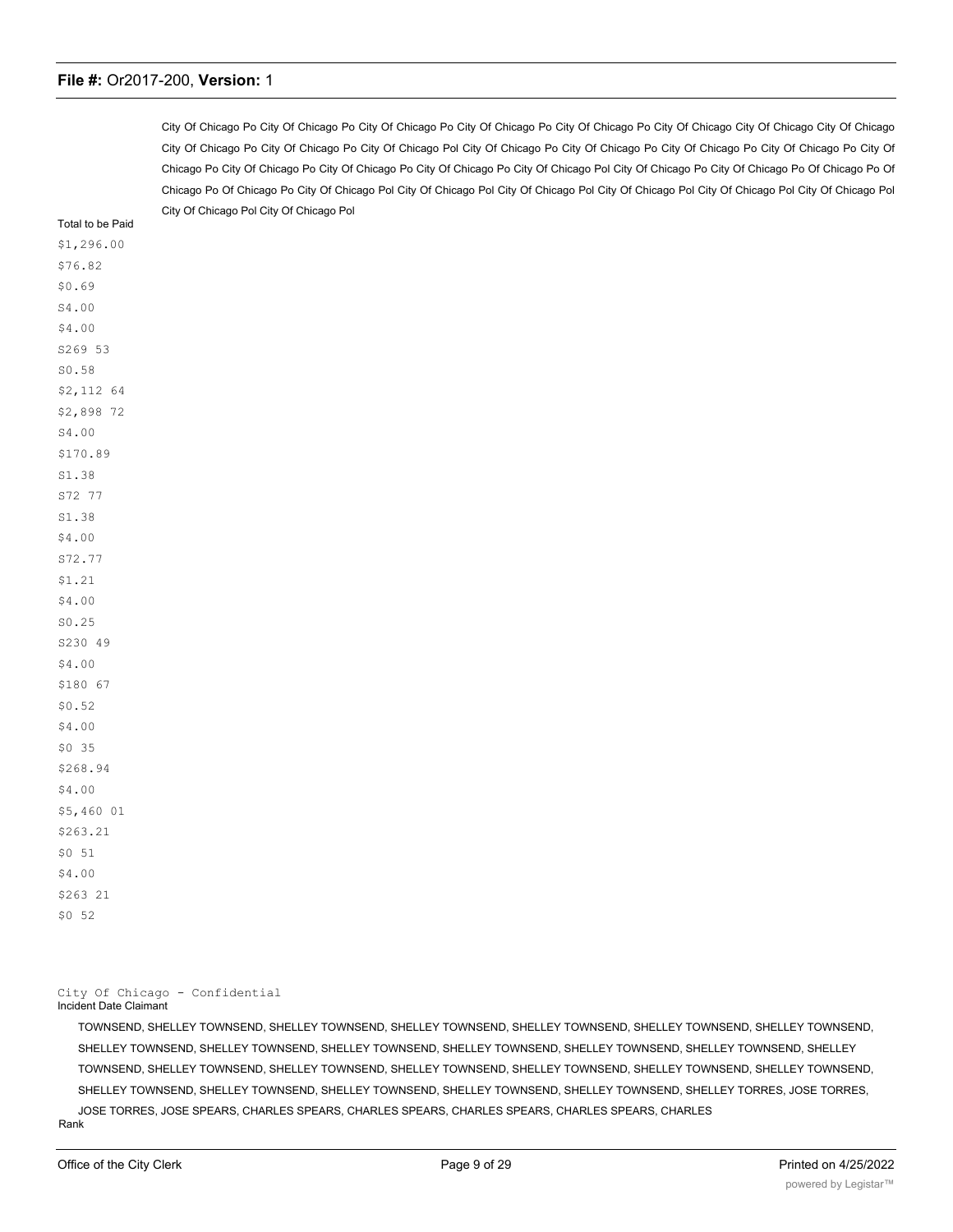9161 9161 9161 9161 9161 9161 9161 9161 9161 9161 9161 9161 9161 9161 9161 9161 9161 9161 9161 9161 9161 9161 9161 9161 9161 9161 9161 9161 9161 9161 9161 9161 9161

Unit of Assignment Insured

City Of Chicago Police City Of Chicago Police City Of Chicago Police City Of Chicago Police City Of Chicago Police City Of Chicago Police City Of Chicago Police City Of Chicago Police City Of Chicago Police City Of Chicago Police City Of Chicago Police City Of Chicago Police City Of Chicago Police City Of Chicago Police City Of Chicago Police City Of Chicago Police City Of Chicago Police City Of Chicago Police City Of Chicago Police City Of Chicago Police City Of Chicago Police City Of Chicago Police City Of Chicago Police City Of Chicago Police City Of Chicago Police City Of Chicago Police City Of Chicago Police City Of Chicago Police City Of Chicago Police City Of Chicago Police City Of Chicago Police City Of Chicago Police City Of Chicago Police

#### Total to be Paid

\$4 00 \$267.39 \$0 52 \$4 00 \$265 44 \$0.51 \$4 00 \$263 21 \$0 50 \$4 00 \$268 48 \$0.51 \$4 00 \$263.21 \$4 00 \$0 51 \$323.01 \$4.00 \$0 63 \$263 21 \$4 00 \$0 51 \$258 48 \$0 50 \$4.00 \$0 28 \$4 00 \$262.23 \$0 58 \$4.00 \$0 58 \$298.50 \$4.00

| City Of Chicago - Confidential<br>Rank<br>Incident Date Claimant |                        |       |  |  |
|------------------------------------------------------------------|------------------------|-------|--|--|
| 01/01/2017                                                       | <b>SPEARS, CHARLES</b> | 9161  |  |  |
| 01/01/2017                                                       | <b>SPEARS, CHARLES</b> | 9161  |  |  |
| 01/01/2017                                                       | <b>SPEARS, CHARLES</b> | 9161  |  |  |
| 01/01/2017                                                       | <b>SPEARS, CHARLES</b> | 9161  |  |  |
| 01/01/2017                                                       | <b>SPEARS, CHARLES</b> | 9161  |  |  |
| 01/01/2017                                                       | <b>SPEARS, CHARLES</b> | 9161  |  |  |
| 01/01/2017                                                       | <b>SPEARS, CHARLES</b> | 9161  |  |  |
| 01/01/2017                                                       | <b>SPEARS, CHARLES</b> | 9161  |  |  |
| 01/01/2017                                                       | <b>SPEARS, CHARLES</b> | 9161  |  |  |
| 01/01/2017                                                       | <b>SPEARS, CHARLES</b> | 9161  |  |  |
| 01/01/2017                                                       | <b>SPEARS, CHARLES</b> | 9161  |  |  |
| 01/01/2017                                                       | <b>SPEARS, CHARLES</b> | 9161  |  |  |
| 01/01/2017                                                       | <b>SPEARS, CHARLES</b> | 9161  |  |  |
| 01/01/2017                                                       | <b>SPEARS, CHARLES</b> | 9161  |  |  |
| 01/01/2017                                                       | <b>SPEARS, CHARLES</b> | 9161  |  |  |
| 01/01/2017                                                       | <b>SPEARS, CHARLES</b> | 9161  |  |  |
| 01/01/2017                                                       | <b>SPEARS, CHARLES</b> | 9161  |  |  |
| 01/01/2017                                                       | <b>SPEARS, CHARLES</b> | 9161  |  |  |
| 01/01/2017                                                       | <b>SPEARS, CHARLES</b> | 9161  |  |  |
| 01/01/2017                                                       | SPEARS, CHARLES        | 9161  |  |  |
| 01/01/2017                                                       | <b>SPEARS, CHARLES</b> | 9161  |  |  |
| 01/01/2017                                                       | <b>SPEARS, CHARLES</b> | 9161  |  |  |
| 01/01/2017                                                       | <b>SPEARS, CHARLES</b> | 9161  |  |  |
| 01/01/2017                                                       | <b>SPEARS, CHARLES</b> | 9161  |  |  |
| 01/01/2017                                                       | <b>SPEARS, CHARLES</b> | 9161  |  |  |
| 03/01/2010                                                       | SPEARMAN, TAHANI       | 9161  |  |  |
| 06/10/2016                                                       | SORIA, ANTHONY         | 9161  |  |  |
| 06/10/2016                                                       | SORIA, ANTHONY         | 9161  |  |  |
| 06/10/2016                                                       | SORIA, ANTHONY         | -9161 |  |  |
| 06/10/2016                                                       | SORIA, ANTHONY         | 9161  |  |  |
| 06/10/2016                                                       | SORIA, ANTHONY         | 9161  |  |  |
| 06/10/2016                                                       | SORIA, ANTHONY         | 9161  |  |  |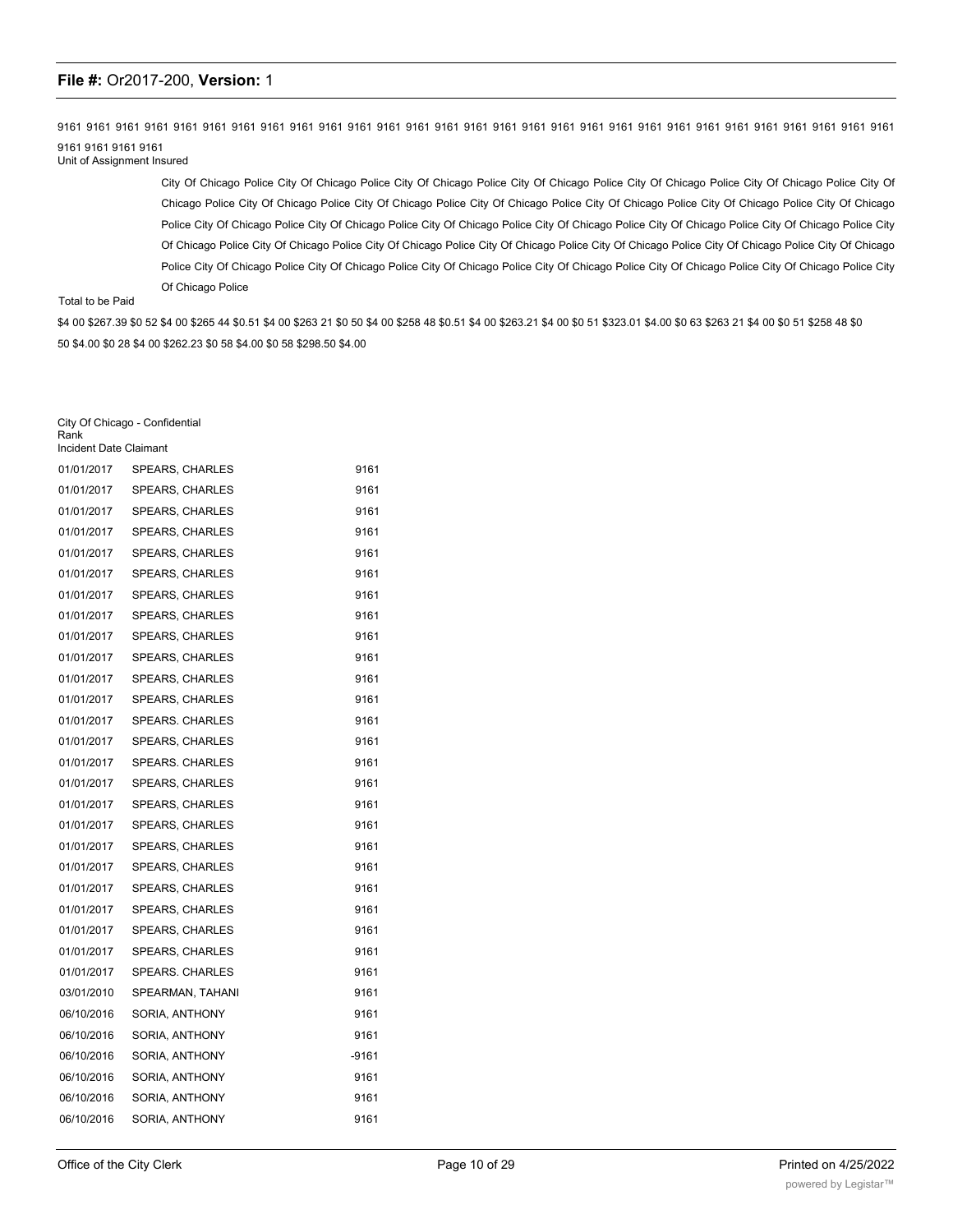| 11/30/2016<br>SMITH, LARRY<br>Unit of Assignment Insured |                        | 9161      |
|----------------------------------------------------------|------------------------|-----------|
|                                                          | City Of Chicago Police | \$058     |
|                                                          | City Of Chicago Police | \$34575   |
|                                                          | City Of Chicago Police | \$4 00    |
|                                                          | City Of Chicago Police | \$067     |
|                                                          | City Of Chicago Police | \$343.25  |
|                                                          | City Of Chicago Police | \$4.00    |
|                                                          | City Of Chicago Police | \$0.67    |
|                                                          | City Of Chicago Police | \$298 50  |
|                                                          | City Of Chicago Police | \$4.00    |
|                                                          | City Of Chicago Police | \$341.02  |
|                                                          | City Of Chicago Police | S4.00     |
|                                                          | City Of Chicago Police | \$0.58    |
|                                                          | City Of Chicago Police | \$4 00    |
|                                                          | City Of Chicago Police | \$298.50  |
|                                                          | City Of Chicago Police | \$067     |
|                                                          | City Of Chicago Police | \$4.00    |
|                                                          | City Of Chicago Police | \$343 25  |
|                                                          | City Of Chicago Police | \$298 50  |
|                                                          | City Of Chicago Police | \$0.58    |
|                                                          | City Of Chicago Police | \$4.00    |
|                                                          | City Of Chicago Police | S298 50   |
|                                                          | City Of Chicago Police | SO.58     |
|                                                          | City Of Chicago Police | S4.00     |
|                                                          | City Of Chicago Police | \$298.50  |
|                                                          | City Of Chicago Police | \$0.66    |
|                                                          | City Of Chicago Police | \$3,19273 |
|                                                          | City Of Chicago Police | \$0 52    |
|                                                          | City Of Chicago Police | \$216.45  |
|                                                          | City Of Chicago Police | \$4 00    |
|                                                          | City Of Chicago Police | \$0.43    |
|                                                          | City Of Chicago Police | \$262 65  |
|                                                          | City Of Chicago Police | \$4.00    |
| 153                                                      | City Of Chicago Police | \$1.38    |
|                                                          |                        |           |

#### City Of Chicago - Confidential

11/30/2016 11/30/2016 11/30/2016 11/30/2016 11/30/2016 02/14/2017 02/14/2017 02/14/2017 10/30/2016 10/30/2016 10/30/2016 10/30/2016 10/30/2016 10/30/2016 10/30/2016 10/30/2016 10/30/2016 01/16/2017 01/16/2017 01/16/2017 01/16/2017 01/16/2017 01/16/2017 01/16/2017 01/16/2017 01/16/2017 01/16/2017 01/16/2017 01/16/2017 06/02/2015 08/04/2015 08/04/2015 08/04/2015

Incident Date Claimant

SMITH, LARRY SMITH, LARRY SMITH, LARRY SMITH, LARRY SMITH, LARRY SINKS, KEITH SINKS, KEITH SINKS, KEITH SINGLETON, IRENE SINGLETON, IRENE SINGLETON, IRENE SINGLETON, IRENE SINGLETON, IRENE SINGLETON, IRENE SINGLETON. IRENE SINGLETON, IRENE SINGLETON, IRENE SCOUFIS, GEORGE SCOUFIS, GEORGE SCOUFIS, GEORGE SCOUFIS, GEORGE SCOUFIS. GEORGE SCOUFIS, GEORGE SCOUFIS, GEORGE SCOUFIS, GEORGE SCOUFIS, GEORGE SCOUFIS, GEORGE SCOUFIS, GEORGE SCOUFIS, GEORGE SCHLOSS, ALLISON SCHAADE, ERIC SCHAADE, ERIC SCHAADE, ERIC

#### Rank

9161 9161 9161 9161 9161 9161 9161 9161 9161 9161 9161 9161 9161 9161 9161 9161 9161 9161 9161 9161 9161

9161 9161 9161 9161 9161 9161 9161 9161 9173 9161 9161 9161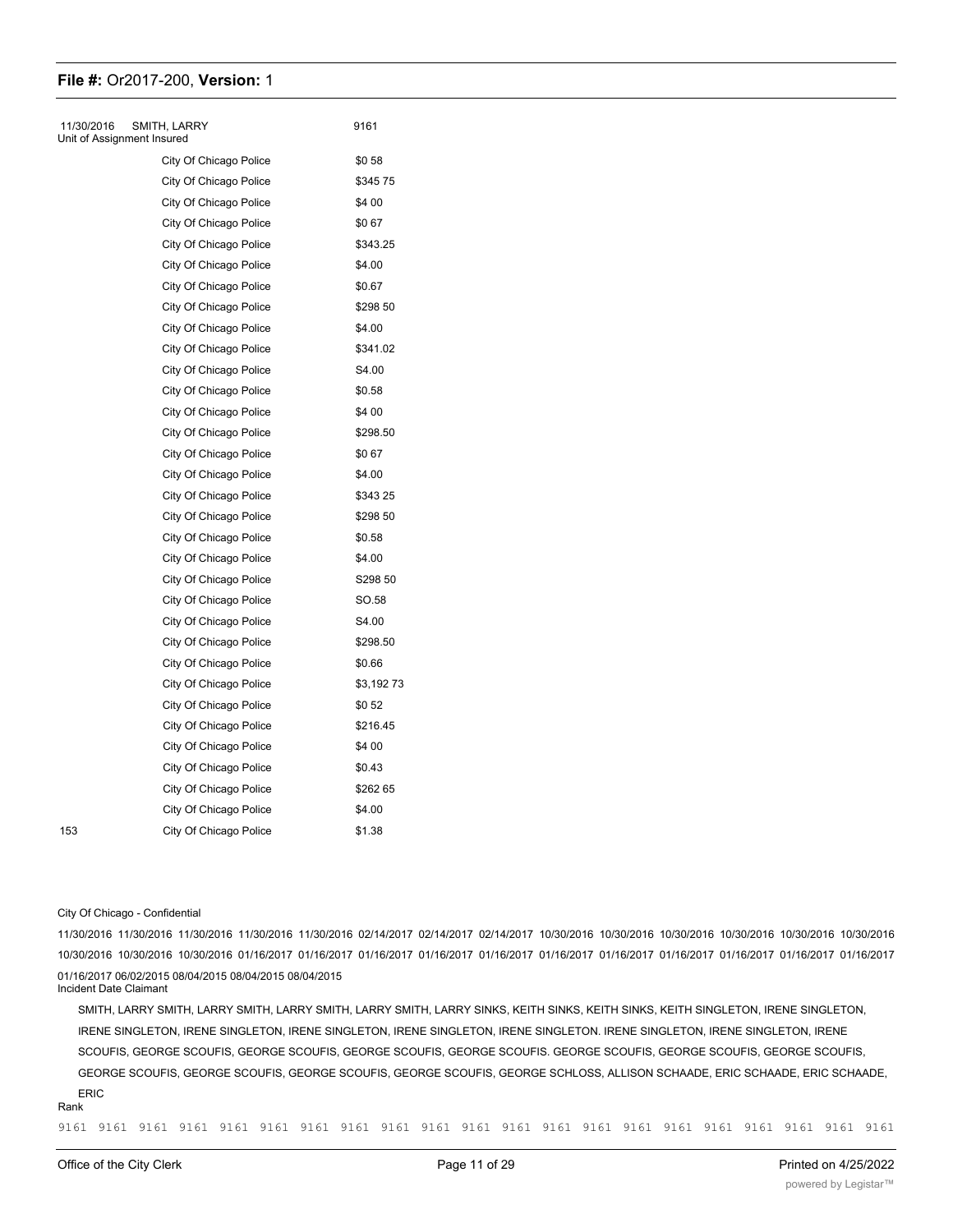9161 9161 9161 9161 9161 9161 9161 9161 9173 9161 9161 9161 153 153 153 153 153 393 393 393 Unit of Assignment Insured

059 044 044 044

City Of Chicago Police City Of Chicago Police City Of Chicago Police City Of Chicago Police City Of Chicago Police City Of Chicago Police City Of Chicago Police City Of Chicago Police City Of Chicago Police City Of Chicago Police City Of Chicago Police City Of Chicago Police City Of Chicago Police City Of Chicago Police City Of Chicago Police City Of Chicago Police City Of Chicago Police City Of Chicago Police City Of Chicago Police City Of Chicago Police City Of Chicago Police City Of Chicago Police City Of Chicago Police City Of Chicago Police City Of Chicago Police City Of Chicago Police City Of Chicago Police City Of Chicago Police City Of Chicago Police City Of Chicago Police City Of Chicago Police City Of Chicago Police City Of Chicago Police

| Total to be Paid | Or Ornougo r onoo |
|------------------|-------------------|
| \$4 00           |                   |
| \$1.38           |                   |
| \$7277           |                   |
| $\text{S4.00}$   |                   |
| \$7277           |                   |
| \$283.01         |                   |
| \$4 00           |                   |
| \$054            |                   |
| \$021            |                   |
| \$4 00           |                   |
| \$192 03         |                   |
| \$0.21           |                   |
| S4.00            |                   |
| \$192.03         |                   |
| $\mathsf{S}0.35$ |                   |
| \$4 00           |                   |
| \$316.24         |                   |
| \$253 16         |                   |
| \$0.49           |                   |
| \$4.00           |                   |
| \$253.16         |                   |
| \$18.91          |                   |
| \$4.00           |                   |
| \$114.13         |                   |
| \$0.58           |                   |
| \$4.00           |                   |
| \$299.86         |                   |
| \$049            |                   |
| \$4 00           |                   |
| \$4,139.07       |                   |
| \$781.74         |                   |
| \$4.00           |                   |
| \$0 27           |                   |

City Of Chicago - Confidential Incident Date Claimant 08/04/2015 SCHAADE, ERIC

08/04/2015 SCHAADE, ERIC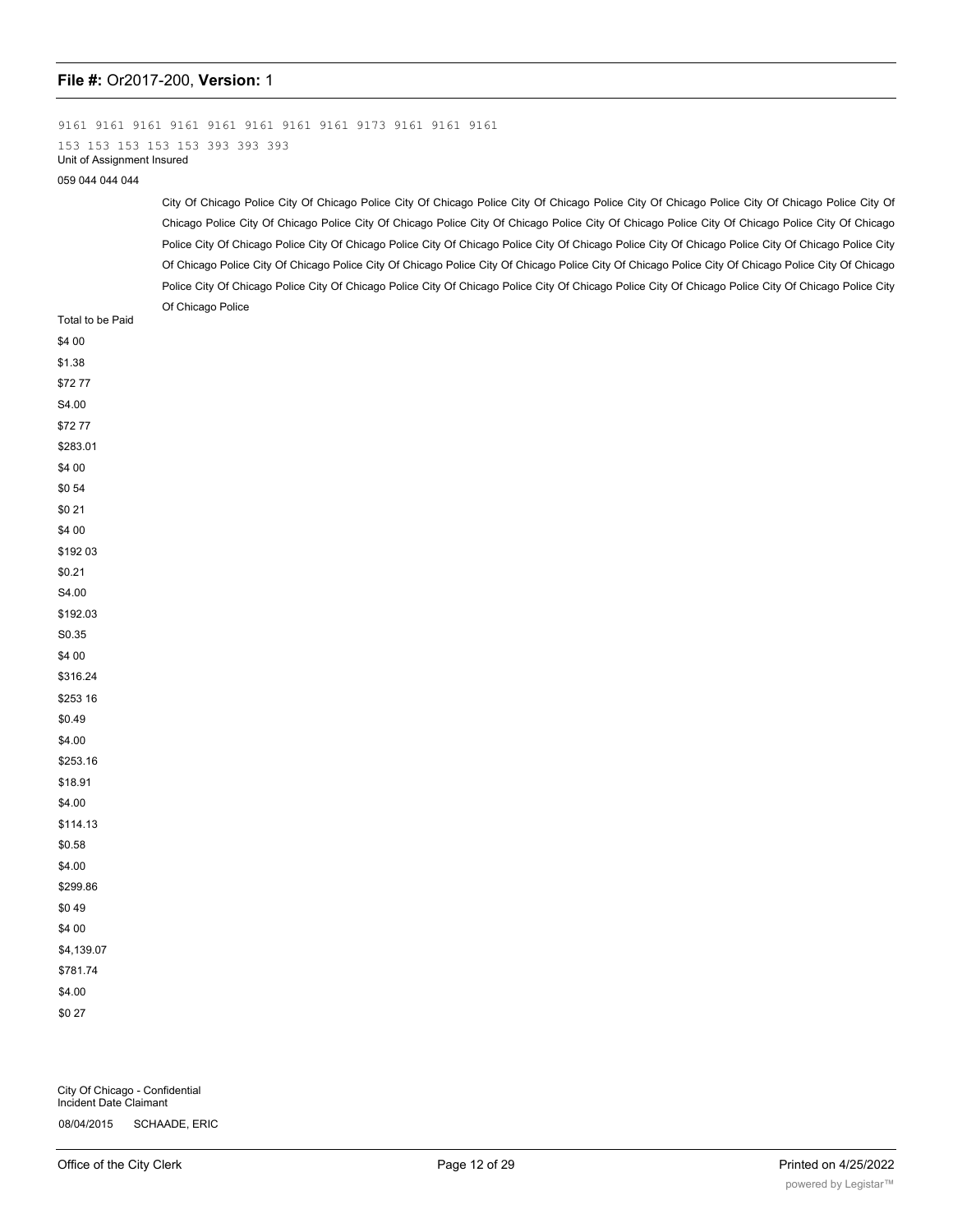| 08/04/2015                 | SCHAADE, ERIC                 |
|----------------------------|-------------------------------|
| 08/04/2015                 | SCHAADE, ERIC                 |
| 08/04/2015                 | SCHAADE, ERIC                 |
| 08/04/2015                 | SCHAADE, ERIC                 |
| 08/04/2015                 | SCHAADE, ERIC                 |
| 08/04/2015                 | SCHAADE, ERIC                 |
| 08/04/2015                 | SCHAADE, ERIC                 |
| 08/04/2015                 | SCHAADE, ERIC                 |
| 08/04/2015                 | SCHAADE, ERIC                 |
| 08/04/2015                 | SCHAADE, ERIC                 |
| 08/04/2015                 | SCHAADE, ERIC                 |
| 08/15/2014                 | SARDO, MICHAEL                |
| 12/28/2016                 | SADOWSKY JR, DANIEL           |
| 12/28/2016                 | SADOWSKY JR, DANIEL           |
| 12/28/2016                 | SADOWSKY JR, DANIEL           |
| 02/17/2017                 | PURUIS, ROBERT                |
| 02/17/2017                 | PURUIS, ROBERT                |
| 02/17/2017                 | PURUIS, ROBERT                |
| 05/13/2016                 | PONTO, JAMES                  |
| 11/11/2016                 | PLANEY, JEFFERY               |
| 12/10/2016                 | PINA, RICHARD                 |
| 12/10/2016                 | PINA, RICHARD                 |
| 01/25/2015                 | PEREZ, VICTOR                 |
| 01/25/2015                 | PEREZ, VICTOR                 |
| 05/09/2016                 | PANEK, SHERYL                 |
| 10/17/2007                 | Odonnell, James C             |
| 04/25/2016                 | OKON, EDDDIE                  |
| 04/25/2016                 | OKON. EDDDIE                  |
| 06/16/2016                 | OCASIO, ANTHONY               |
| 03/21/2016                 | O SULLIVAN, DAMIAN            |
| 12/31/2016                 | NIEVES, JASON                 |
| 08/24/2007<br>Rank         | Murphy-Webb, Margaret C       |
|                            |                               |
| 9161                       |                               |
| 9161                       |                               |
| 9161                       |                               |
| PO                         |                               |
| 9161                       |                               |
| P                          |                               |
|                            |                               |
| 010 010 010 044 044 044    |                               |
| Unit of Assignment Insured | 024 018 018 010 010 025 00006 |
| City City City             |                               |

City Of Chicago Pol City Of Chicago Pol City Of Chicago Pol City Of Chicago Pol City Of Chicago Pol City Of Chicago City Of Chicago City Of Chicago City Of Chicago Pol City Of Chicago Pol City Of Chicago Po<sup>1</sup> City Of Chicago Po City Of Chicago Po City Of Chicago Po City Of Chicago Po City Of Chicago Po City Of

00023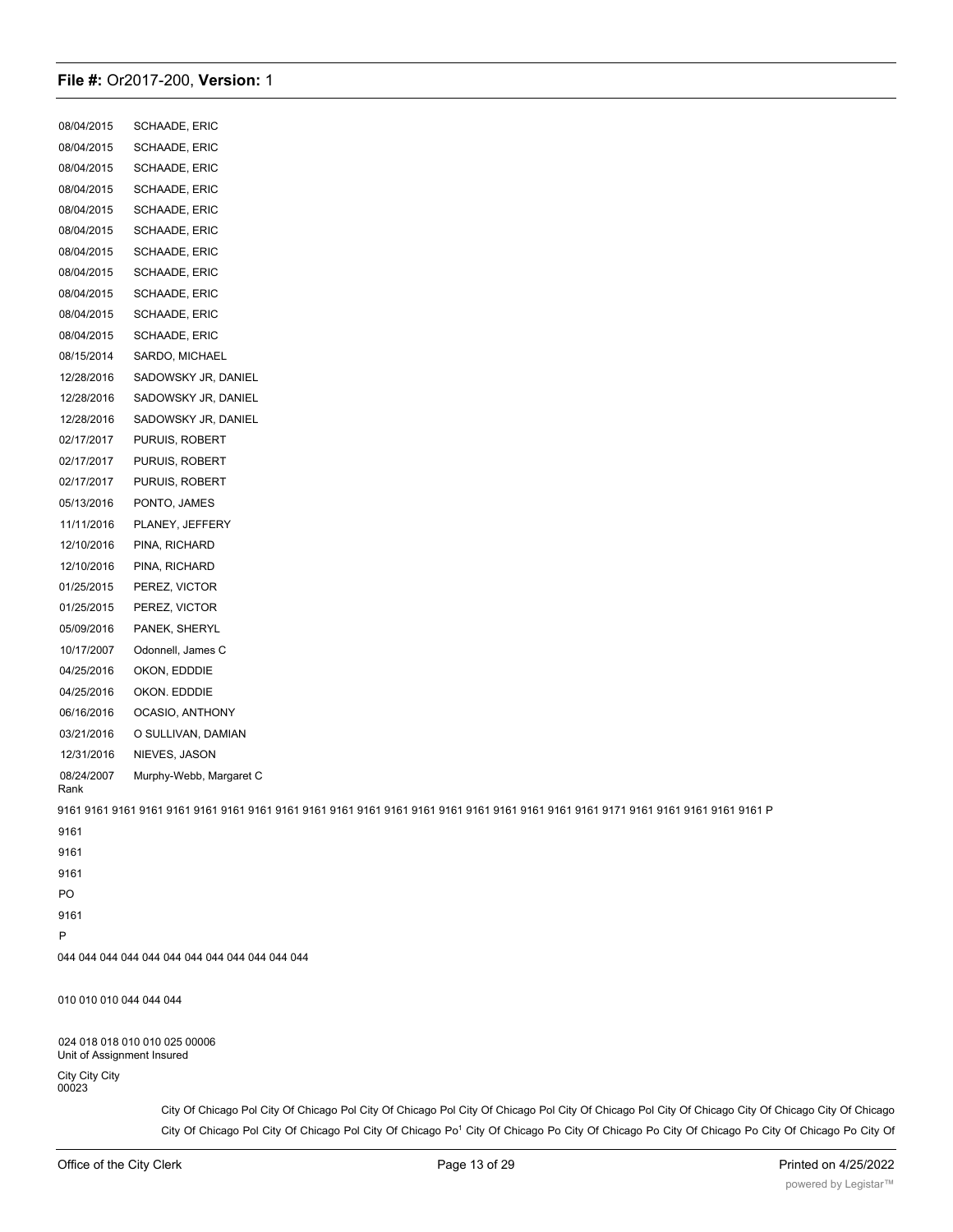|                  | Chicago Po City Of Chicago Po City Of Chicago Po City Of Chicago Pol City Of Chicago Pol City Of Chicago Pol City Of Chicago Pol Of Chicago Pol Of Chicago Pol Of      |  |  |  |  |
|------------------|------------------------------------------------------------------------------------------------------------------------------------------------------------------------|--|--|--|--|
|                  | Chicago Pol Of Chicago Pol City Of Chicago Pol City Of Chicago Pol City Of Chicago Pol City Of Chicago Pol City Of Chicago Pol City Of Chicago Pol City Of Chicago Pol |  |  |  |  |
|                  | City Of Chicago Pol City Of Chicago Pol                                                                                                                                |  |  |  |  |
| Total to be Paid |                                                                                                                                                                        |  |  |  |  |
| S781.74          |                                                                                                                                                                        |  |  |  |  |
| \$0 54           |                                                                                                                                                                        |  |  |  |  |
| \$4.00           |                                                                                                                                                                        |  |  |  |  |
| \$521 16         |                                                                                                                                                                        |  |  |  |  |
| \$081            |                                                                                                                                                                        |  |  |  |  |
| \$4.00           |                                                                                                                                                                        |  |  |  |  |
| \$260 58         |                                                                                                                                                                        |  |  |  |  |
| \$0.81           |                                                                                                                                                                        |  |  |  |  |
| \$4.00           |                                                                                                                                                                        |  |  |  |  |
| \$781.74         |                                                                                                                                                                        |  |  |  |  |
| \$081            |                                                                                                                                                                        |  |  |  |  |
| S4 00            |                                                                                                                                                                        |  |  |  |  |
| \$1,339.73       |                                                                                                                                                                        |  |  |  |  |
| \$202.33         |                                                                                                                                                                        |  |  |  |  |
| \$4.00           |                                                                                                                                                                        |  |  |  |  |
| \$0.44           |                                                                                                                                                                        |  |  |  |  |
| \$94.79          |                                                                                                                                                                        |  |  |  |  |
| \$4.00           |                                                                                                                                                                        |  |  |  |  |
| \$615.00         |                                                                                                                                                                        |  |  |  |  |
| \$1,359.77       |                                                                                                                                                                        |  |  |  |  |
| \$1,093.99       |                                                                                                                                                                        |  |  |  |  |
| \$1,258.17       |                                                                                                                                                                        |  |  |  |  |
| \$8,948 97       |                                                                                                                                                                        |  |  |  |  |
| S8.42            |                                                                                                                                                                        |  |  |  |  |
| \$940.50         |                                                                                                                                                                        |  |  |  |  |
| \$3,603.60       |                                                                                                                                                                        |  |  |  |  |
| \$1,019.07       |                                                                                                                                                                        |  |  |  |  |
| \$4 00           |                                                                                                                                                                        |  |  |  |  |
| \$80 01          |                                                                                                                                                                        |  |  |  |  |
| \$2,576.69       |                                                                                                                                                                        |  |  |  |  |
| \$16,109.60      |                                                                                                                                                                        |  |  |  |  |
| \$6,552 63       |                                                                                                                                                                        |  |  |  |  |
| \$4,163 14       |                                                                                                                                                                        |  |  |  |  |
|                  |                                                                                                                                                                        |  |  |  |  |
|                  |                                                                                                                                                                        |  |  |  |  |

| Incident Date Claimant |               |  |  |  |
|------------------------|---------------|--|--|--|
| 10/17/1996             | Mullen, James |  |  |  |
| 10/17/1996             | Mullen, James |  |  |  |
| 10/17/1996             | Mullen, James |  |  |  |
| 10/17/1996             | Mullen, James |  |  |  |
| 10/17/1996             | Mullen, James |  |  |  |
| 10/17/1996             | Mullen, James |  |  |  |
| 10/17/1996             | Mullen, James |  |  |  |
| 10/17/1996             | Mullen, James |  |  |  |

City Of Chicago - Confidential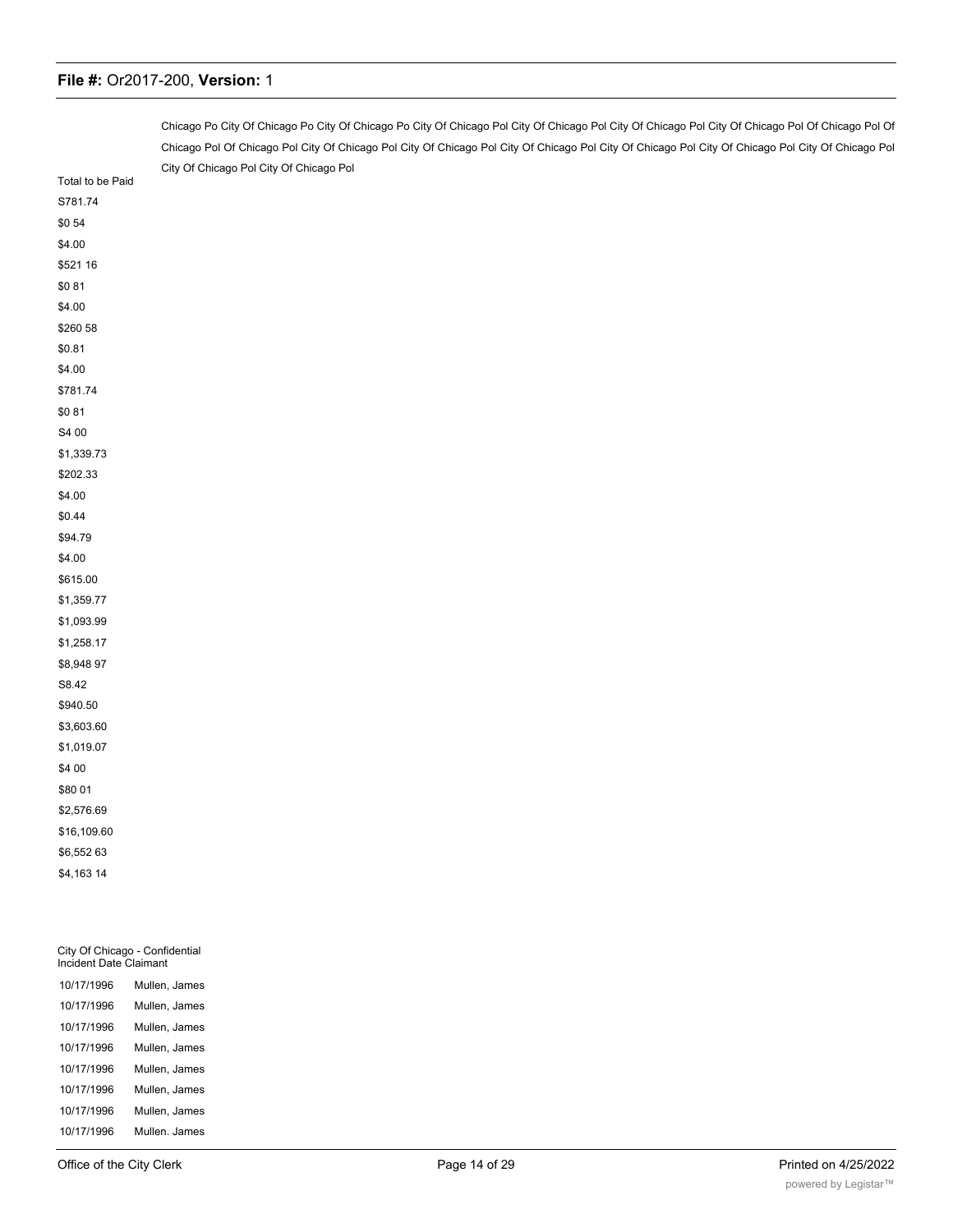| 10/17/1996         | Mullen, James              |
|--------------------|----------------------------|
| 10/17/1996         | Mullen, James              |
| 10/17/1996         | Mullen, James              |
| 10/17/1996         | Mullen, James              |
| 10/17/1996         | Mullen, James              |
| 10/17/1996         | Mullen, James              |
| 06/19/2006         | Morris-Tillery, Mary       |
| 06/19/2006         | Morris-Tillery, Mary       |
| 10/05/2016         | MURILLO, VERONICA          |
| 10/05/2016         | MURILLO, VERONICA          |
| 03/14/2017         | MUELLER, JACKLYN           |
| 11/04/2015         | MORALES, MARITZA           |
| 11/04/2015         | MORALES, MARITZA           |
| 11/04/2015         | MORALES, MARITZA           |
| 12/02/2010         | MOORE, GEORGE              |
| 02/11/2014         | <b>MONTECINOS, MARK</b>    |
| 02/11/2014         | <b>MONTECINOS, MARK</b>    |
| 02/11/2014         | <b>MONTECINOS, MARK</b>    |
| 12/04/2011         | MEERBREY, KENNETH          |
| 12/04/2011         | MEERBREY, KENNETH          |
| 02/27/2012         | <b>MEADOWS SR, CHARLES</b> |
| 06/29/2011         | MC GUIRE JR. DANNY         |
| 11/25/2016         | LUCIANO, WENDY             |
| 11/25/2016         | LUCIANO, WENDY             |
| 11/25/2016<br>Rank | LUCIANO, WENDY             |

P P P P P P P P P P P P P P P P

9161 9161 9161 9161 9161 9161 9161 9161 9161 9161 9161 9161

044 044 044 008 014 014 014 024 024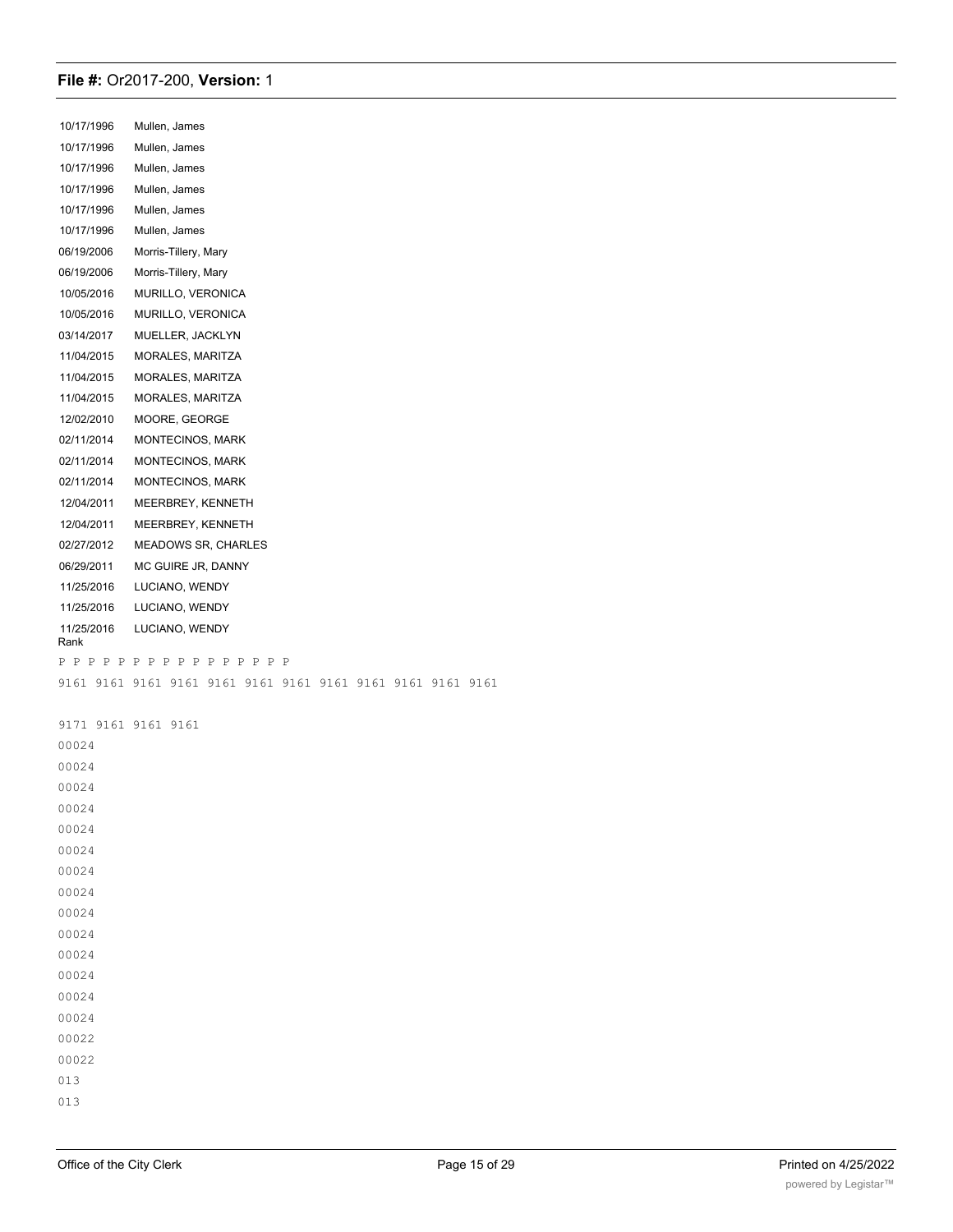#### 044 044 044 008 014 014 014 024 024

#### 353

#### Unit of Assignment Insured

City Of Chicago Pol City Of Chicago Pol City Of Chicago Po; City Of Chicago Po City Of Chicago Pa City Of Chicago City Of Chicago City Of Chicago City Of Chicago Po City Of Chicago Po City Of Chicago Po City Of Chicago Po City Of Chicago Po City Of Chicago Po City Of Chicago Pol City Of Chicago Pol City Of Chicago Po City Of Chicago Pol City Of Chicago Pol City Of Chicago Pol City Of Chicago Pol City Of Chicago Pol City Of Chicago Pol City Of Chicago Pol City Of Chicago Pol City Of Chicago Pol City Of Chicago Pol City Of Chicago Pol City Of Chicago Pol City Of Chicago Pol City Of Chicago Pol City Of Chicago Pol City Of Chicago Pol

| Total to be Paid |
|------------------|
| \$1,83396        |
| \$1,83396        |
| \$2,161 31       |
| \$1,80272        |
| \$1,83396        |
| \$1,83396        |
| \$1,83396        |
| \$1,83396        |
| \$1,83396        |
| \$5,728 91       |
| \$1,833 96       |
| \$1,833.96       |
| \$1,833.96       |
| S1.771.47        |
| S4.00            |
| \$2,007.36       |
| \$4,275.29       |
| \$1,024.30       |
| \$1,402.20       |
| \$247.91         |
| \$4.00           |
| \$0.48           |
| \$2,935.52       |
| \$0 52           |
| \$4.00           |
| \$267.39         |
| \$1,300.10       |
| \$1,12942        |
| \$1,296.99       |
| \$10,460 63      |
| \$97.07          |
| S4.00            |
| \$615.00         |

City Of Chicago - Confidential Rank Incident Date Claimant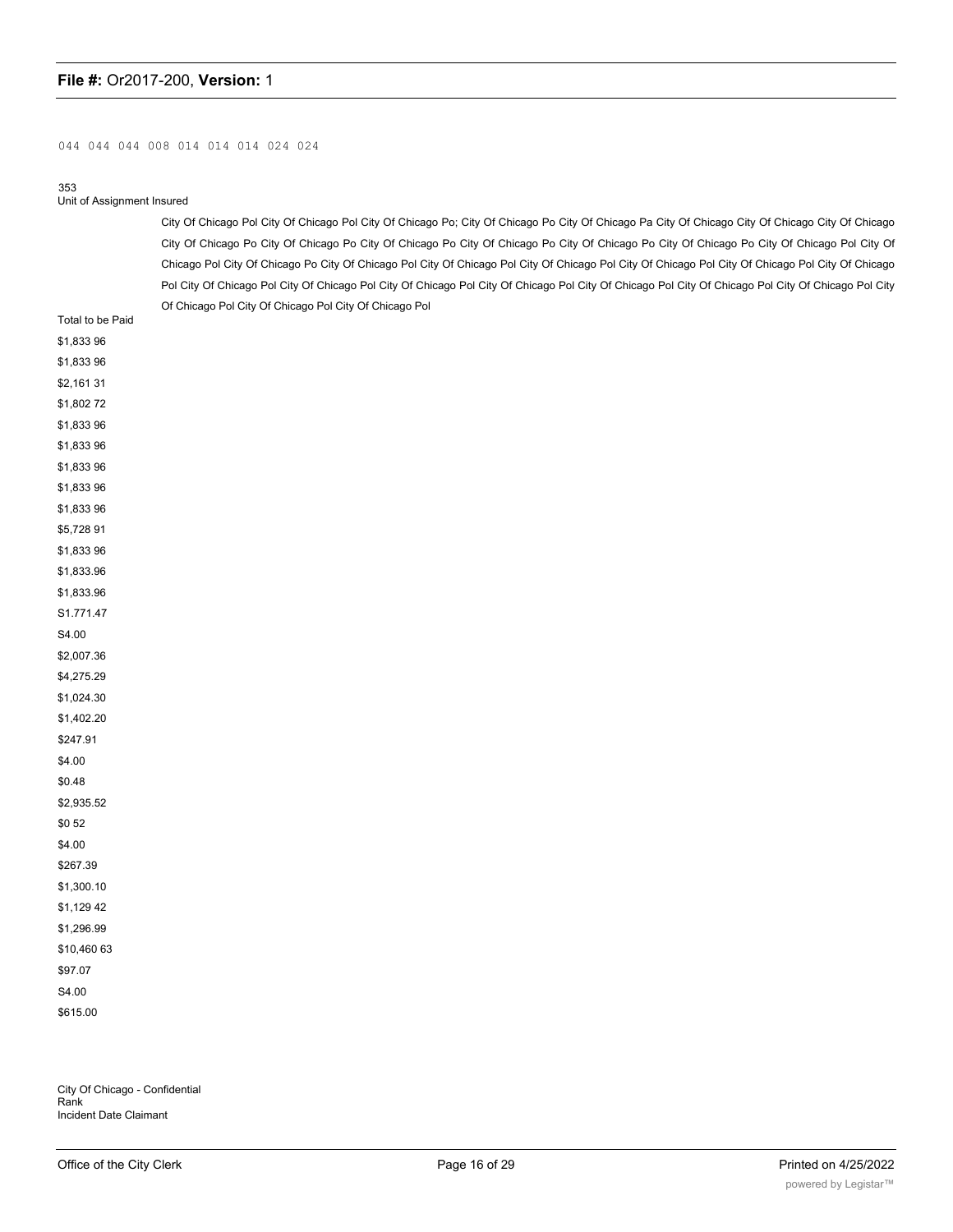| 10/10/2016                               | LORENZ, JOHN           | 9171                               |          |
|------------------------------------------|------------------------|------------------------------------|----------|
| 10/10/2016                               | LORENZ. JOHN           | 9171                               |          |
| 01/12/2017                               | LINDAHL, CHRISTOPHER   | 9161                               |          |
| 10/09/2016                               | LEWIS, ALLAN           | 9161                               |          |
| 11/14/2012                               | LEFEBVRE, TODD         | 9161                               |          |
| 11/04/2016                               | LEAL, MARTIN           | 9161                               |          |
| 11/04/2016                               | LEAL, MARTIN           | 9161                               |          |
| 11/04/2016                               | LEAL, MARTIN           | 9161                               |          |
| 11/04/2016                               | LEAL, MARTIN           | 9161                               |          |
| 11/04/2016                               | LEAL, MARTIN           | 9161                               |          |
| 11/04/2016                               | LEAL, MARTIN           | 9161                               |          |
| 11/04/2016                               | LEAL, MARTIN           | 9161                               |          |
| 11/04/2016                               | LEAL, MARTIN           | 9161                               |          |
| 11/04/2016                               | LEAL, MARTIN           | 9161                               |          |
| 11/04/2016                               | LEAL, MARTIN           | 9161                               |          |
| 11/04/2016                               | LEAL, MARTIN           | 9161                               |          |
| 11/04/2016                               | LEAL, MARTIN           | 9161                               |          |
| 11/04/2016                               | LEAL, MARTIN           | 9161                               |          |
| 11/04/2016                               | LEAL, MARTIN           | 9161                               |          |
| 11/04/2016                               | LEAL, MARTIN           | 9161                               |          |
| 11/04/2016                               | LEAL, MARTIN           | 9161                               |          |
| 11/04/2016                               | LEAL, MARTIN           | 9161                               |          |
| 11/04/2016                               | LEAL, MARTIN           | 9161                               |          |
| 11/04/2016                               | LEAL, MARTIN           | 9161                               |          |
| 11/04/2016                               | LEAL, MARTIN           | 9161                               |          |
| 11/04/2016                               | LEAL, MARTIN           | 9161                               |          |
| 11/04/2016                               | LEAL, MARTIN           | 9161                               |          |
| 11/04/2016                               | LEAL, MARTIN           | 9161                               |          |
| 11/04/2016                               | LEAL, MARTIN           | 9161                               |          |
| 11/04/2016                               | LEAL, MARTIN           | 9161                               |          |
| 11/04/2016                               | LEAL, MARTIN           | 9161                               |          |
| 11/04/2016                               | LEAL, MARTIN           | 9161                               |          |
| 11/04/2016<br>Unit of Assignment Insured | LEAL, MARTIN           | 9161                               |          |
|                                          | City Of Chicago Police | \$2,106.00                         |          |
|                                          | City Of Chicago Police | \$1,170.00                         |          |
| 012                                      |                        | City Of Chicago Police \$1,022.31  |          |
| 044                                      |                        | City Of Chicago Police \$13,316.53 |          |
| 715                                      |                        | City Of Chicago Police \$1,296 99  |          |
| 019                                      |                        | City Of Chicago Police \$33 92     |          |
| 019                                      |                        | City Of Chicago Police             | \$837 90 |
| 019                                      |                        | City Of Chicago Police \$598 50    |          |
| 019                                      |                        | City Of Chicago Police \$47 48     |          |
| 019                                      |                        | City Of Chicago Police             | \$4.00   |
| 019                                      |                        | City Of Chicago Police             | \$837 90 |
| 019                                      |                        | City Of Chicago Police \$47 48     |          |
| 019                                      |                        | City Of Chicago Police \$4.00      |          |
| 019                                      |                        | City Of Chicago Police             | \$837.90 |
| 019                                      |                        | City Of Chicago Police \$47 48     |          |

019 City Of Chicago Police \$4 000 City Of Chicago Police \$4 000 City Of Chicago Police \$4 000 City Of Chicago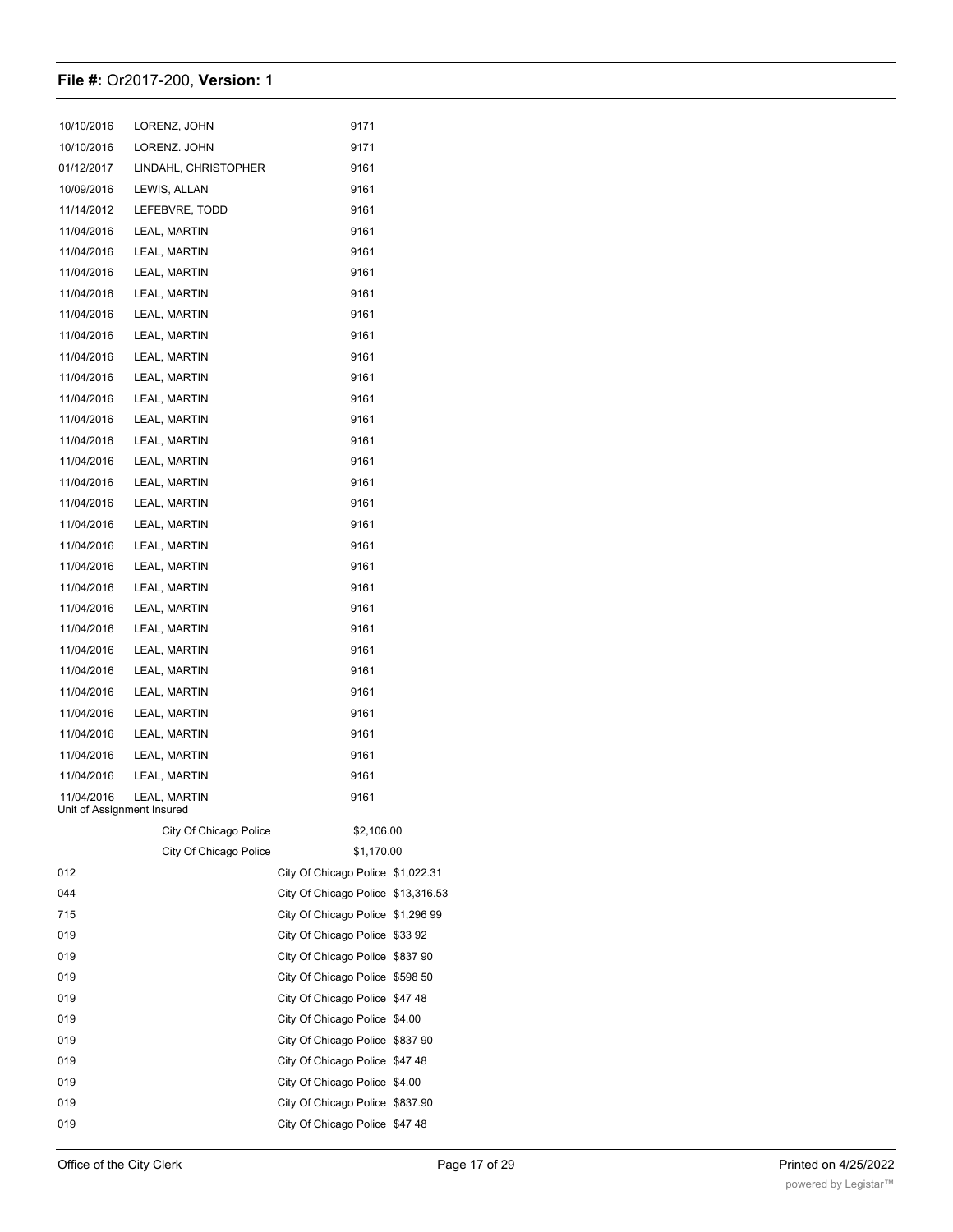| 019 | City Of Chicago Police \$4 00   |  |
|-----|---------------------------------|--|
| 019 | City Of Chicago Police \$837.90 |  |
| 019 | City Of Chicago Police \$47 48  |  |
| 019 | City Of Chicago Police \$4.00   |  |
| 019 | City Of Chicago Police \$837 90 |  |
| 019 | City Of Chicago Police S0.82    |  |
| 019 | City Of Chicago Police \$4 00   |  |
| 019 | City Of Chicago Police S76.01   |  |
| 019 | City Of Chicago Police \$47.48  |  |
| 019 | City Of Chicago Police \$4.00   |  |
| 019 | City Of Chicago Police \$837.90 |  |
| 019 | City Of Chicago Police \$47 48  |  |
| 019 | City Of Chicago Police \$4.00   |  |
| 019 | City Of Chicago Police \$837.90 |  |
| 019 | City Of Chicago Police \$47.48  |  |
| 019 | City Of Chicago Police \$4.00   |  |
| 019 | City Of Chicago Police \$837.90 |  |
| 019 | City Of Chicago Police \$47 48  |  |

#### City Of Chicago - Confidential

11/04/2016 11/04/2016 02/11/2017 02/11/2017 02/11/2017 10/06/2016 10/06/2016 10/06/2016 09/20/2016 09/20/2016 03/27/1992 02/24/2017 03/02/2017 09/04/2014 09/04/2014 09/04/2014 09/04/2014 09/04/2014 09/04/2014 10/30/2016 10/30/2016 10/30/2016 10/30/2016 10/30/2016 10/30/2016 10/30/2016 10/30/2016 10/30/2016 10/30/2016 10/30/2016 10/30/2016 08/23/2015 08/23/2015 Incident Date Claimant

LEAL, MARTIN LEAL, MARTIN KONICA, BARBARA KONICA, BARBARA KONICA, BARBARA KINSEY, JAMES KINSEY, JAMES KINSEY, JAMES KEIM, JOSEPH KEIM, JOSEPH Johnson, Sabnna T JUNIOUS, CORY JONES, SAMUEL JASINSKI, ROBERT JASINSKI, ROBERT JASINSKI, ROBERT JASINSKI, ROBERT JASINSKI, ROBERT JASINSKI, ROBERT JAMES, CHERYL JAMES, CHERYL JAMES, CHERYL JAMES, CHERYL JAMES, CHERYL JAMES, CHERYL JAMES, CHERYL JAMES, CHERYL JAMES, CHERYL JAMES, CHERYL JAMES, CHERYL JAMES, CHERYL INFELISE, MICHAEL INFELISE, MICHAEL Rank

9161 9161 9161 9161 9161 9161 9161 9161 9161 9161 P 9161 9161 9161 9161 9161 9161 9161 9161 9161 -.9161 9161 9161 9161 9161 9161 9161 9161 9161 9161 9161 9161 9161 019 019 Unit of Assignment Insured

009 009 00006 006

001 001 001 001 001 001 003 003 003 003 003 003 003 003 003 003 003 003 044 044

City Of Chicago Police City Of Chicago Police City Of Chicago Police City Of Chicago Police City Of Chicago Police City Of Chicago Police City Of Chicago Police City Of Chicago Police City Of Chicago Police City Of Chicago Police City Of Chicago Police City Of Chicago Police City Of Chicago Police City Of Chicago Police City Of Chicago Police City Of Chicago Police City Of Chicago Police City Of Chicago Police City Of Chicago Police City Of Chicago Police City Of Chicago Police City Of Chicago Police City Of Chicago Police City Of Chicago Police City Of Chicago Police City Of Chicago Police City Of Chicago Police City Of Chicago Police City Of Chicago Police City Of Chicago Police City Of Chicago Police City Of Chicago Police City Of Chicago Police

#### Total to be Paid

\$4 00 S4 00 \$4.00 \$637.00 \$93.72 \$4.00 \$354 26 \$10 63 \$259 07 \$7 77 \$2,610 25 \$1,269.84 \$1,163 29 \$523 47 \$4 00 \$9.89 S4.150 73 \$4.00 \$78 41 \$4 00 \$837.90 \$47.48 \$4.00 \$837.90 \$4.00 \$47 48 \$837 90 \$4.00 \$47.48 \$837.90 \$47 48 \$1.04 \$331 93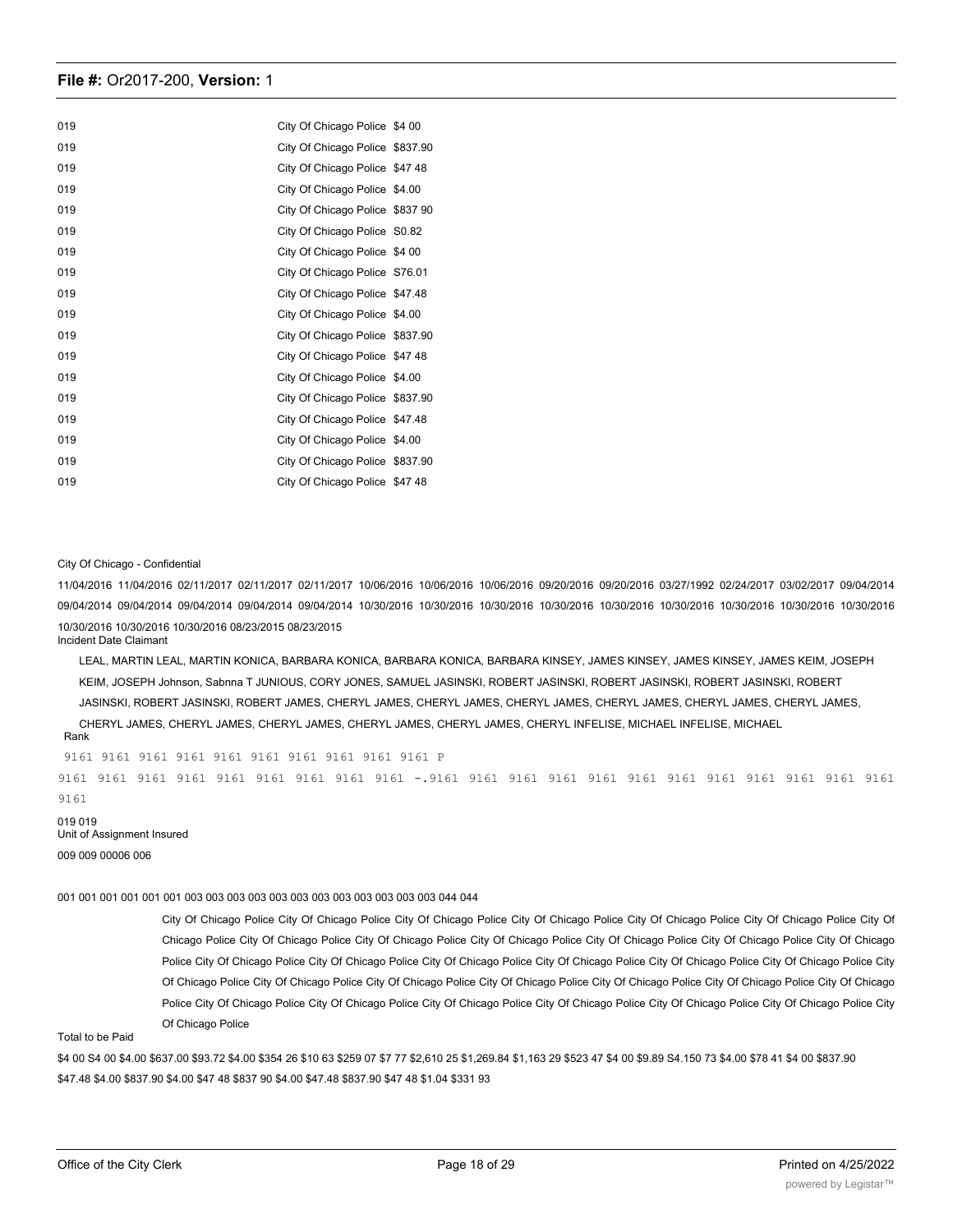| City Of Chicago - Confidential<br>Rank   |                          |                                    |  |
|------------------------------------------|--------------------------|------------------------------------|--|
| Incident Date Claimant                   |                          |                                    |  |
| 08/23/2015                               | <b>INFELISE, MICHAEL</b> | 9161                               |  |
| 06/05/2014                               | <b>HOLMES, MICHAEL</b>   | 9161                               |  |
| 06/05/2014                               | <b>HOLMES, MICHAEL</b>   | 9161                               |  |
| 06/05/2014                               | HOLMES, MICHAEL          | 9161                               |  |
| 02/11/2017                               | HILL, WILLIE             | 9164                               |  |
| 02/11/2017                               | HILL, WILLIE             | 9164                               |  |
| 02/11/2017                               | HILL, WILLIE             | 9164                               |  |
| 02/11/2017                               | HILL, WILLIE             | 9164                               |  |
| 02/11/2017                               | HILL, WILLIE             | 9164                               |  |
| 02/11/2017                               | HILL, WILLIE             | 9164                               |  |
| 02/11/2017                               | HILL, WILLIE             | 9164                               |  |
| 09/03/2012                               | HERRERA, JUANA           | 9161                               |  |
| 04/01/2015                               | HARRIS, NAKIA            | 9161                               |  |
| 04/01/2015                               | HARRIS, NAKIA            | 9161                               |  |
| 04/01/2015                               | HARRIS, NAKIA            | 9161                               |  |
| 03/29/2013                               | HANNA, JANET             | 9161                               |  |
| 03/29/2013                               | HANNA, JANET             | 9161                               |  |
| 03/29/2013                               | HANNA, JANET             | 9161                               |  |
| 03/29/2013                               | HANNA, JANET             | 9161                               |  |
| 03/29/2013                               | HANNA, JANET             | 9161                               |  |
| 03/29/2013                               | HANNA, JANET             | 9161                               |  |
| 01/26/2017                               | <b>HALEAS, DEMETRIOS</b> | 9161                               |  |
| 01/26/2017                               | <b>HALEAS, DEMETRIOS</b> | 9161                               |  |
| 01/26/2017                               | <b>HALEAS, DEMETRIOS</b> | 9161                               |  |
| 05/22/2016                               | HAGEN, GAIL              | 9171                               |  |
| 10/16/2016                               | GOMEZ, MIGUEL            | 9161                               |  |
| 10/16/2016                               | GOMEZ, MIGUEL            | 9161                               |  |
| 10/16/2016                               | GOMEZ, MIGUEL            | 9161                               |  |
| 10/16/2016'                              | GOMEZ, MIGUEL            | 9161                               |  |
| 10/16/2016                               | GOMEZ, MIGUEL            | 9161                               |  |
| 10/16/2016                               | GOMEZ, MIGUEL            | 9161                               |  |
| 01/13/2016                               | GIBBONS, KERRY           | 9161                               |  |
| 10/08/2016<br>Unit of Assignment Insured | GIBBONS, KERRY           | 9161                               |  |
| 044                                      |                          | City Of Chicago Police \$4.00      |  |
| 044                                      |                          | City Of Chicago Police \$1,293 22  |  |
| 044                                      |                          | City Of Chicago Police \$4 00      |  |
| 044                                      |                          | City Of Chicago Police \$141.48    |  |
| 044                                      |                          | City Of Chicago Police \$4 00      |  |
| 044                                      |                          | City Of Chicago Police \$2 81      |  |
| 044                                      |                          | City Of Chicago Police \$4.00      |  |
| 044                                      |                          | City Of Chicago Police \$4.00      |  |
| 044                                      |                          | City Of Chicago Police \$259.16    |  |
| 044                                      |                          | City Of Chicago Police \$11.075 07 |  |
| 044                                      |                          | City Of Chicago Police \$284.55    |  |
| 007                                      |                          | City Of Chicago Police \$2,788.20  |  |
| 044                                      |                          | City Of Chicago Police \$075       |  |
|                                          |                          |                                    |  |

 $\overline{\phantom{a}}$  . The city of  $C$  chicago Police  $\overline{\phantom{a}}$  ,  $\overline{\phantom{a}}$  ,  $\overline{\phantom{a}}$  ,  $\overline{\phantom{a}}$  ,  $\overline{\phantom{a}}$  ,  $\overline{\phantom{a}}$  ,  $\overline{\phantom{a}}$  ,  $\overline{\phantom{a}}$  ,  $\overline{\phantom{a}}$  ,  $\overline{\phantom{a}}$  ,  $\overline{\phantom{a}}$  ,  $\overline{\phantom{a}}$  ,  $\overline{\phantom{$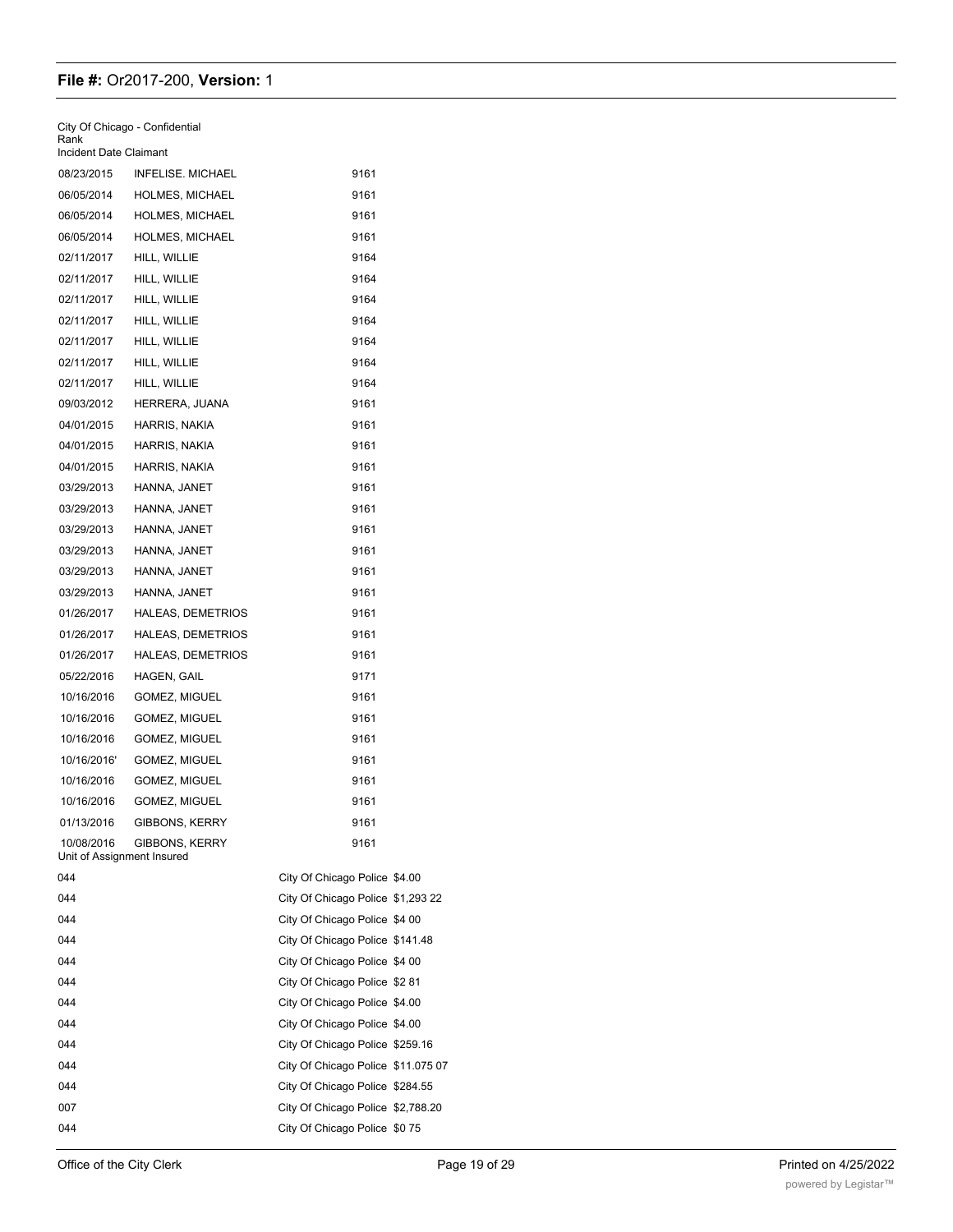| 044 |                        | City Of Chicago Police \$83.89     |  |
|-----|------------------------|------------------------------------|--|
| 044 |                        | City Of Chicago Police \$4.00      |  |
| 284 |                        | City Of Chicago Police \$4.00      |  |
| 284 |                        | City Of Chicago Police \$4.00      |  |
| 284 |                        | City Of Chicago Police \$130.67    |  |
| 284 |                        | City Of Chicago Police \$6,918.56  |  |
| 284 |                        | City Of Chicago Police \$075       |  |
| 284 |                        | City Of Chicago Police \$690 81    |  |
|     | City Of Chicago Police | \$1,296.99                         |  |
|     | City Of Chicago Police | \$73.49                            |  |
|     | City Of Chicago Police | \$4.00                             |  |
|     | City Of Chicago Police | \$3,603.60                         |  |
| 012 |                        | City Of Chicago Police \$1,016.41  |  |
| 012 |                        | City Of Chicago Police \$196 05    |  |
| 012 |                        | City Of Chicago Police S9 10       |  |
| 012 |                        | City Of Chicago Police \$4.00      |  |
| 012 |                        | City Of Chicago Police \$4.00      |  |
| 012 |                        | City Of Chicago Police \$109       |  |
| 044 |                        | City Of Chicago Police \$10,172 19 |  |
|     |                        |                                    |  |

City Of Chicago Police S1,296 99

#### City Of Chicago - Confidential

12/16/2015 03/23/2016 03/23/2016 01/28/2014 01/28/2014 01/14/2017 01/14/2017 02/16/2015 03/03/2016 07/14/1988 02/01/1994 02/01/1994 02/01/1994 02/01/1994 02/01/1994 02/01/1994 02/01/1994 02/01/1994 02/01/1994 02/01/1994 02/01/1994 02/01/1994 02/01/1994 07/21/2007 07/21/2007 07/21/2007 07/21/2007 07/21/2007 07/21/2007 12/14/2015 12/14/2015 07/12/2016 07/12/2016 Incident Date Claimant

GAWUCKI, LISA GARDNER, KENNETH GARDNER, KENNETH GALIARDO. LESLIE GALIARDO, LESLIE GAINER. RYAN GAINER, RYAN FOLINO, ANTHONY FAGAN, SUSAN Domagala, Bernard Deyoung, Debra L Deyoung, Debra L Deyoung, Debra L Deyoung, Debra L Deyoung, Debra L Deyoung, Debra L Deyoung, Debra L Deyoung, Debra L Deyoung, Debra L Deyoung, Debra L Deyoung, Debra L Deyoung, Debra L Deyoung, Debra L Deraedt, Craig A Deraedt, Craig A Deraedt, Craig A Deraedt, Craig A Deraedt, Craig A Deraedt, Craig A DUFFY, KEVIN DUFFY, KEVIN DOWD, JOHN DOWD, JOHN

| Rank        |  |  |  |
|-------------|--|--|--|
| 9161        |  |  |  |
| 9152        |  |  |  |
| 9152        |  |  |  |
| 9161        |  |  |  |
| 9161        |  |  |  |
| 9161        |  |  |  |
| 9161        |  |  |  |
| 9161        |  |  |  |
| 9171        |  |  |  |
| $\mathsf P$ |  |  |  |
| $\sf P$     |  |  |  |
| $\sf P$     |  |  |  |
| $\sf P$     |  |  |  |
| $\sf P$     |  |  |  |
| $\sf P$     |  |  |  |
| $\sf P$     |  |  |  |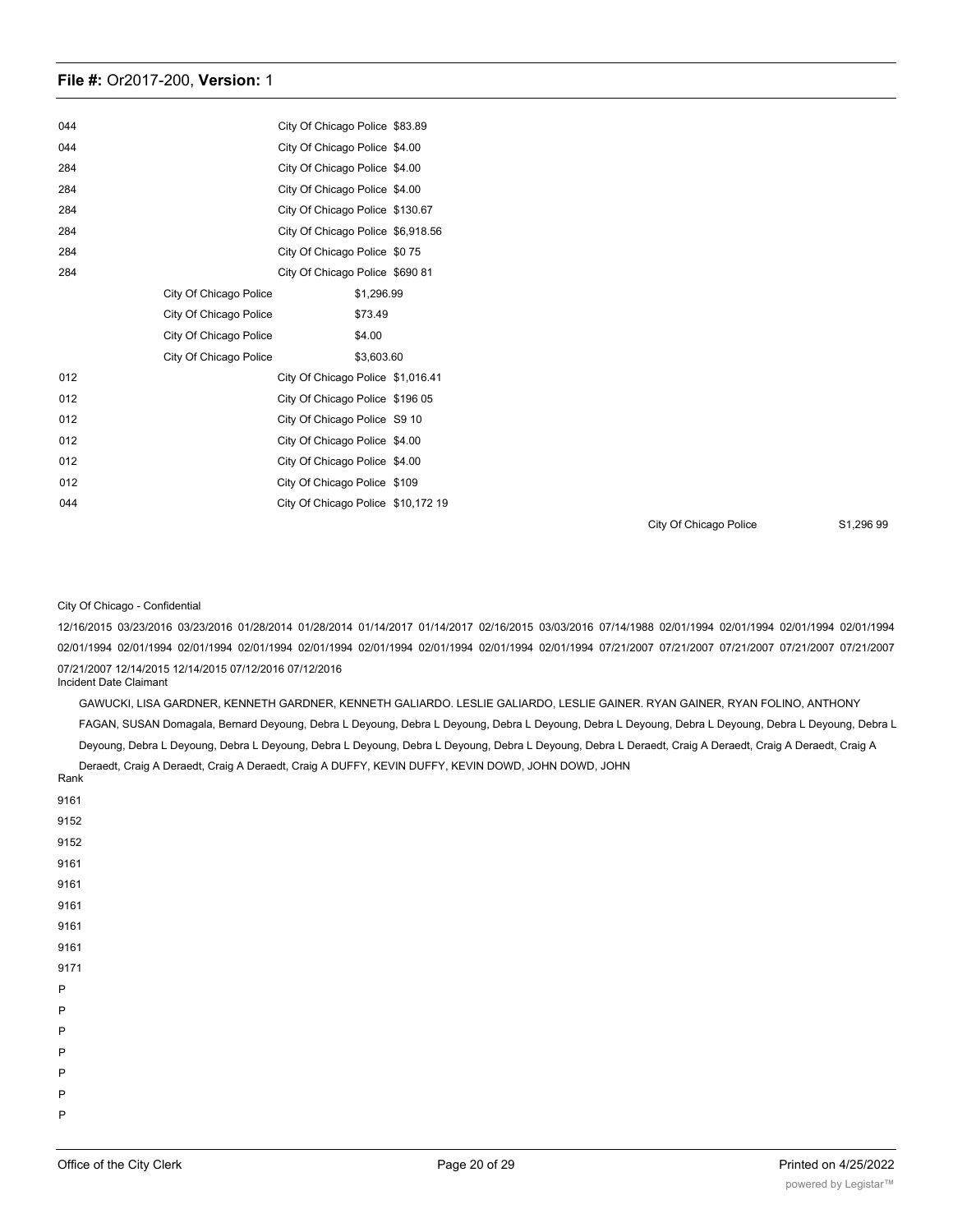P P P P P P P P P P P P P 9161 9161 9173 9173 Unit of Assignment Insured 017 016 016 09999 00023 00023 00023 00023 00023 00023 00023 00023 00023 00023 00023 00023 00023 00016 00016 00016 00016 00016 00016 715 715 City Of Chicago Po City Of Chicago Po City Of Chicago Po City Of Chicago Po City Of Chicago Po City Of Chicago City Of Chicago City Of Chicago City Of Chicago Pol City Of Chicago Pol City Of Chicago Pol City Of Chicago Pol City Of Chicago Pol City Of Chicago Pol City Of Chicago Pol City Of Chicago Po City Of Chicago Pol City Of Chicago Pol City Of Chicago Pol City Of Chicago Pol City Of Chicago Pol City Of Chicago Pol City Of Chicago Pol City Of Chicago Pol City Of Chicago Pol City Of Chicago Pol City Of Chicago Pol City Of Chicago Pol City Of Chicago Pol City Of Chicago Pol City Of Chicago Pol City Of Chicago Pol City Of Chicago Pol Total to be Paid \$1,124.95 \$526 68 \$4 00 \$345 36 \$4 00 \$4 00 \$184 08 \$1,077.10 \$1,221.01 \$67,999.82 \$4.00 \$0.52 \$316 15 \$4.00 \$269.45 SO 61 S269.45 \$0.52 \$318.27 \$309.47 \$269.45 \$269.45 \$4 00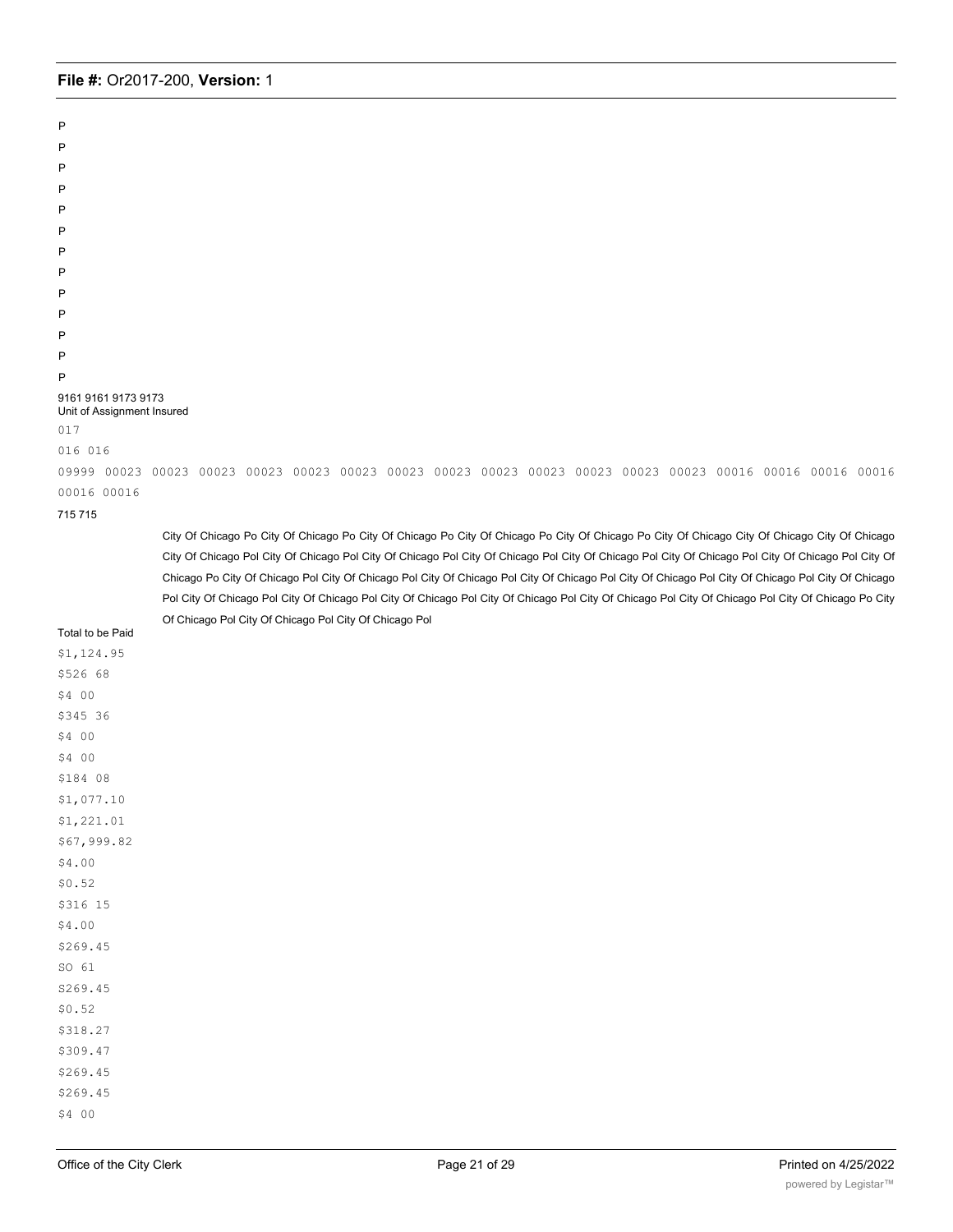\$837 90 \$4 00 \$47.48 \$1,091 58 \$3,095.00 \$1,102.03 \$5,225.62 \$1,309 08 \$10,500.73 \$0.52

City Of Chicago - Confidential Rank Incident Date Claimant 07/12/2016 DOWD, JOHN 9173 07/12/2016 DOWD, JOHN 9173 07/12/2016 DOWD, JOHN 9173 07/12/2016 DOWD, JOHN 9173 07/12/2016 DOWD, JOHN 9173 07/12/2016 DOWD, JOHN 9173 07/12/2016 DOWD, JOHN 9173 07/12/2016 DOWD, JOHN 9173 07/12/2016 DOWD, JOHN 9173 07/12/2016 DOWD, JOHN 9173 07/12/2016 DOWD, JOHN . 9173 07/12/2016 DOWD, JOHN 9173 07/12/2016 DOWD, JOHN 9173 07/12/2016 DOWD, JOHN 9173 07/12/2016 DOWD, JOHN 9173 07/12/2016 DOWD, JOHN 9173 07/12/2016 DOWD, JOHN 9173 07/12/2016 DOWD, JOHN 9173 07/12/2016 DOWD, JOHN 9173 07/12/2016 DOWD, JOHN 9173 07/12/2016 DOWD, JOHN 9173 07/12/2016 DOWD, JOHN 9173 07/12/2016 DOWD, JOHN 9173 07/12/2016 DOWD, JOHN 9173 07/12/2016 DOWD, JOHN 9173 07/12/2016 DOWD, JOHN 9173 08/14/2015 DJURDJEVIC, NEBOJSA 9161 08/14/2015 DJURDJEVIC, NEBOJSA 9161 08/14/2015 DJURDJEVIC, NEBOJSA 9161 08/14/2015 DJURDJEVIC, NEBOJSA 9161 08/14/2015 DJURDJEVIC, NEBOJSA 9161 08/14/2015 DJURDJEVIC, NEBOJSA 9161 08/17/2016 DJONUCH, JOSEPH 9161 Unit of Assignment Insured 715 City Of Chicago Police \$4.00 Office of the City Clerk **Page 22 of 29** Printed on 4/25/2022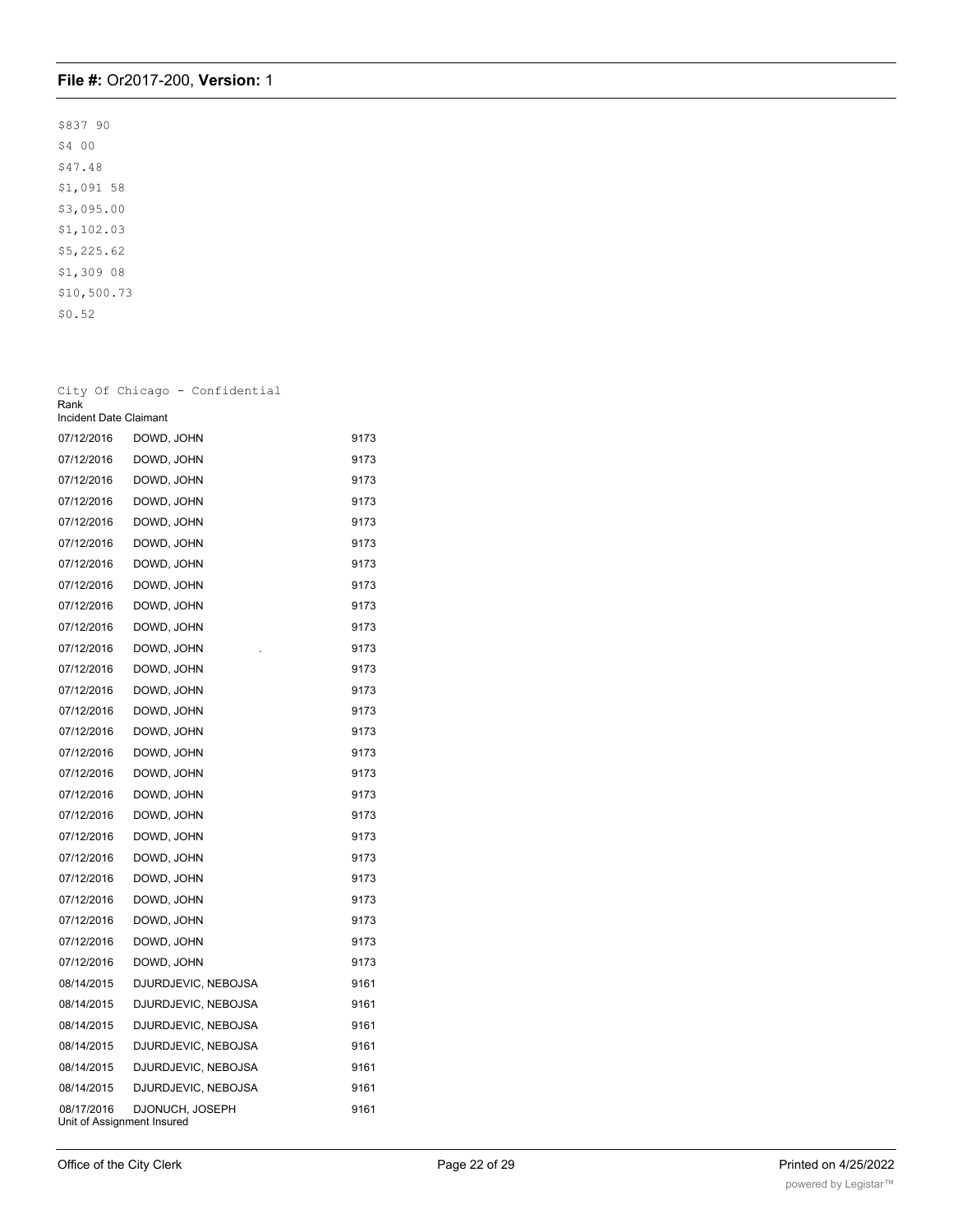| 715 |                        | City Of Chicago Police \$4.00   |  |
|-----|------------------------|---------------------------------|--|
| 715 |                        | City Of Chicago Police \$269 89 |  |
| 715 |                        | City Of Chicago Police \$0 52   |  |
| 715 |                        | City Of Chicago Police \$4 00   |  |
| 715 |                        | City Of Chicago Police \$269 89 |  |
| 715 |                        | City Of Chicago Police \$0 52   |  |
| 715 |                        | City Of Chicago Police \$4 00   |  |
| 715 |                        | City Of Chicago Police \$269 89 |  |
| 715 |                        | City Of Chicago Police \$045    |  |
| 715 |                        | City Of Chicago Police \$4.00   |  |
| 715 |                        | City Of Chicago Police \$23155  |  |
| 715 |                        | City Of Chicago Police \$0.52   |  |
| 715 |                        | City Of Chicago Police S4 00    |  |
| 715 |                        | City Of Chicago Police S269 89  |  |
| 715 |                        | City Of Chicago Police SO 52    |  |
| 715 |                        | City Of Chicago Police S4.00    |  |
| 715 |                        | City Of Chicago Police \$269.89 |  |
| 715 |                        | City Of Chicago Police \$0.52   |  |
| 715 |                        | City Of Chicago Police \$4 00   |  |
| 715 |                        | City Of Chicago Police \$269 89 |  |
| 715 |                        | City Of Chicago Police \$0 52   |  |
| 715 |                        | City Of Chicago Police \$4 00   |  |
| 715 |                        | City Of Chicago Police \$269.89 |  |
| 715 |                        | City Of Chicago Police \$0 52   |  |
| 715 |                        | City Of Chicago Police \$4 00   |  |
| 715 |                        | City Of Chicago Police \$269.89 |  |
| 044 |                        | City Of Chicago Police \$216 14 |  |
| 044 |                        | City Of Chicago Police \$0.44   |  |
| 044 |                        | City Of Chicago Police \$4.00   |  |
| 044 |                        | City Of Chicago Police \$222 49 |  |
| 044 |                        | City Of Chicago Police \$0.42   |  |
| 044 |                        | City Of Chicago Police \$4 00   |  |
|     | City Of Chicago Police | \$4 00                          |  |

City Of Chicago - Confidential Incident Date Claimant 08/08/2016 DIAZ. MARK 08/08/2016 DIAZ, MARK 08/08/2016 DIAZ, MARK 08/08/2016 DIAZ, MARK 08/08/2016 DIAZ, MARK 08/08/2016 DIAZ, MARK 08/08/2016 DIAZ, MARK 10/30/2016 DAVEY JR, THOMAS 09/05/1987 Crowley, James 02/05/2001 Cole-Williams, Cassandra 06/15/1994 Cabral-Hanley, Annette

01/25/2017 CUSIMANO, DANIELLE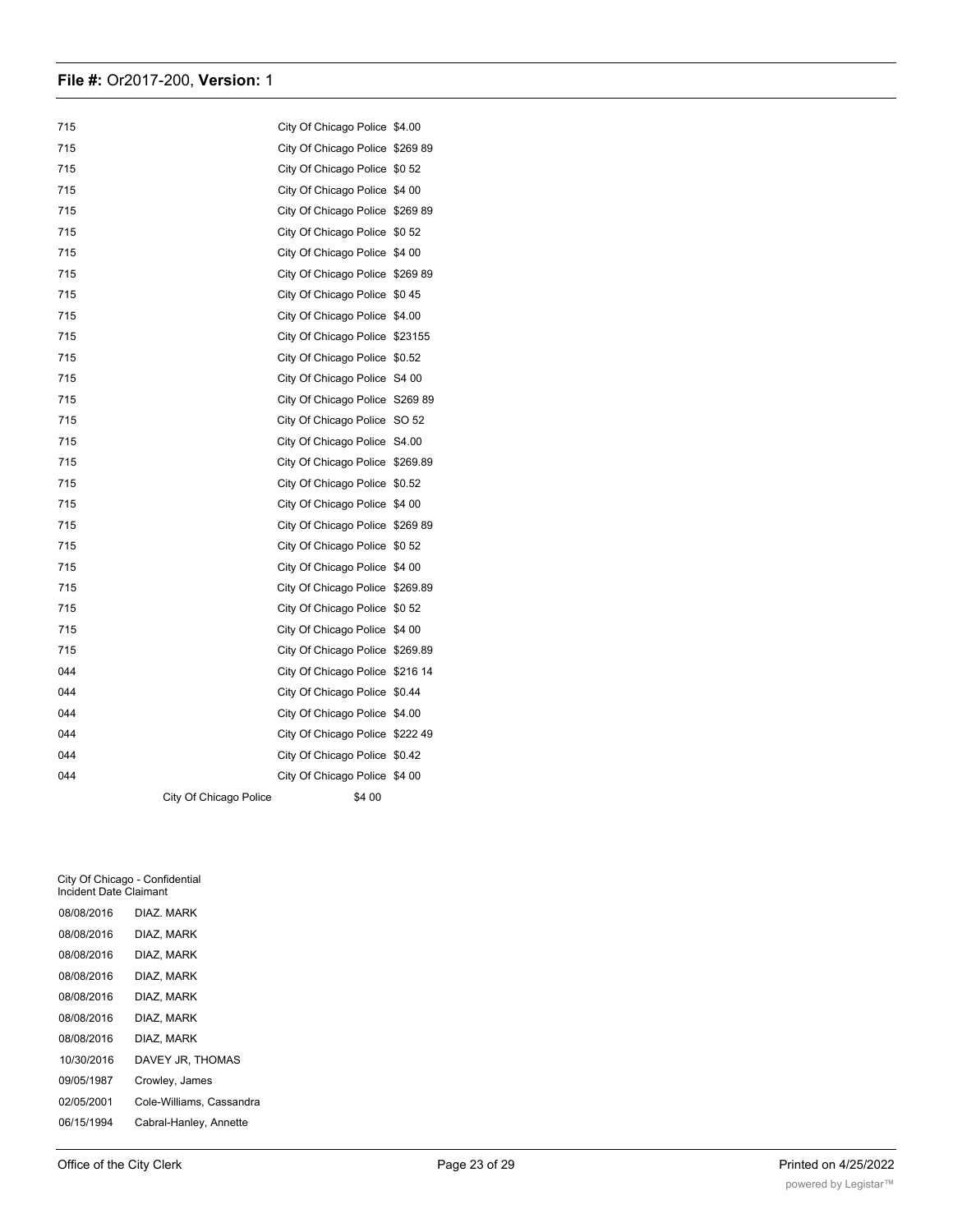| 01/25/2017                         | CUSIMANO, DANIELLE                                                                                                                                                                                                                                                                                                                                                                                                                                                                                                    |
|------------------------------------|-----------------------------------------------------------------------------------------------------------------------------------------------------------------------------------------------------------------------------------------------------------------------------------------------------------------------------------------------------------------------------------------------------------------------------------------------------------------------------------------------------------------------|
| 01/25/2017                         | CUSIMANO. DANIELLE                                                                                                                                                                                                                                                                                                                                                                                                                                                                                                    |
| 01/25/2017                         | CUSIMANO, DANIELLE                                                                                                                                                                                                                                                                                                                                                                                                                                                                                                    |
| 01/24/2016                         | <b>CURRAN, ROBERT</b>                                                                                                                                                                                                                                                                                                                                                                                                                                                                                                 |
| 01/24/2016                         | <b>CURRAN, ROBERT</b>                                                                                                                                                                                                                                                                                                                                                                                                                                                                                                 |
| 01/24/2016                         | CURRAN, ROBERT                                                                                                                                                                                                                                                                                                                                                                                                                                                                                                        |
| 01/24/2016                         | CURRAN, ROBERT                                                                                                                                                                                                                                                                                                                                                                                                                                                                                                        |
| 01/24/2016                         | CURRAN, ROBERT                                                                                                                                                                                                                                                                                                                                                                                                                                                                                                        |
| 01/24/2016                         | <b>CURRAN, ROBERT</b>                                                                                                                                                                                                                                                                                                                                                                                                                                                                                                 |
| 01/24/2016                         | CURRAN, ROBERT                                                                                                                                                                                                                                                                                                                                                                                                                                                                                                        |
| 01/24/2016                         | CURRAN, ROBERT                                                                                                                                                                                                                                                                                                                                                                                                                                                                                                        |
| 01/24/2016                         | CURRAN, ROBERT                                                                                                                                                                                                                                                                                                                                                                                                                                                                                                        |
| 01/24/2016                         | CURRAN, ROBERT                                                                                                                                                                                                                                                                                                                                                                                                                                                                                                        |
| 01/24/2016                         | CURRAN, ROBERT                                                                                                                                                                                                                                                                                                                                                                                                                                                                                                        |
| 01/24/2016                         | <b>CURRAN, ROBERT</b>                                                                                                                                                                                                                                                                                                                                                                                                                                                                                                 |
| 01/24/2016                         | CURRAN, ROBERT                                                                                                                                                                                                                                                                                                                                                                                                                                                                                                        |
| 01/24/2016                         | CURRAN, ROBERT                                                                                                                                                                                                                                                                                                                                                                                                                                                                                                        |
| 01/24/2016                         | CURRAN, ROBERT                                                                                                                                                                                                                                                                                                                                                                                                                                                                                                        |
| 01/24/2016                         | <b>CURRAN, ROBERT</b>                                                                                                                                                                                                                                                                                                                                                                                                                                                                                                 |
| 01/24/2016                         | CURRAN, ROBERT                                                                                                                                                                                                                                                                                                                                                                                                                                                                                                        |
| 01/24/2016                         | <b>CURRAN, ROBERT</b>                                                                                                                                                                                                                                                                                                                                                                                                                                                                                                 |
| 01/24/2016<br>Rank                 | <b>CURRAN, ROBERT</b>                                                                                                                                                                                                                                                                                                                                                                                                                                                                                                 |
| 9161                               |                                                                                                                                                                                                                                                                                                                                                                                                                                                                                                                       |
| 9161                               |                                                                                                                                                                                                                                                                                                                                                                                                                                                                                                                       |
| 9161                               |                                                                                                                                                                                                                                                                                                                                                                                                                                                                                                                       |
| 9161                               |                                                                                                                                                                                                                                                                                                                                                                                                                                                                                                                       |
| 9161                               |                                                                                                                                                                                                                                                                                                                                                                                                                                                                                                                       |
| 9161                               |                                                                                                                                                                                                                                                                                                                                                                                                                                                                                                                       |
| 9161                               |                                                                                                                                                                                                                                                                                                                                                                                                                                                                                                                       |
| 9171                               |                                                                                                                                                                                                                                                                                                                                                                                                                                                                                                                       |
| Ρ                                  |                                                                                                                                                                                                                                                                                                                                                                                                                                                                                                                       |
| Ρ                                  |                                                                                                                                                                                                                                                                                                                                                                                                                                                                                                                       |
| Ρ                                  |                                                                                                                                                                                                                                                                                                                                                                                                                                                                                                                       |
|                                    |                                                                                                                                                                                                                                                                                                                                                                                                                                                                                                                       |
| 9161<br>Unit of Assignment Insured |                                                                                                                                                                                                                                                                                                                                                                                                                                                                                                                       |
| 715                                |                                                                                                                                                                                                                                                                                                                                                                                                                                                                                                                       |
| 00002                              |                                                                                                                                                                                                                                                                                                                                                                                                                                                                                                                       |
| 00005                              |                                                                                                                                                                                                                                                                                                                                                                                                                                                                                                                       |
| 00012                              |                                                                                                                                                                                                                                                                                                                                                                                                                                                                                                                       |
| 044                                |                                                                                                                                                                                                                                                                                                                                                                                                                                                                                                                       |
| 044                                |                                                                                                                                                                                                                                                                                                                                                                                                                                                                                                                       |
| 044                                |                                                                                                                                                                                                                                                                                                                                                                                                                                                                                                                       |
|                                    | ity Of Chicago Pol ity Of Chicago Pol ity Of Chicago Pol ity Of Chicago Pol ity Of Chicago Pol ity Of Chicago ity Of Chicago ity Of Chicago ity Of Chicago Pol ity Of<br>Chicago Pol ity Of Chicago Pol ity Of Chicago Pol ity Of Chicago Pol ity Of Chicago Pol ity Of Chicago Pol ity Of Chicago Pol ity Of Chicago Pol ity Of Chicago Pol ity<br>Chicago Pol ity Of Chicago Pol ity Of Chicago Pol ity Of Chicago Po ity Of Chicago Pol ity Of Chicago Pol Of Chicago Pol Of Chicago Pol Of Chicago Pol Of Chicago |
|                                    | Pol ity Of Chicago Po <sup>1</sup> ity Of Chicago Po ity Of Chicago Po ity Of Chicago Pol ity Of Chicago Po ity Of Chicago Po ity Of Chicago Po ity Of Chicago Po ity Of Chicago Po                                                                                                                                                                                                                                                                                                                                   |
| Total to be Paid                   |                                                                                                                                                                                                                                                                                                                                                                                                                                                                                                                       |

\$244.56 \$16,910.06 \$0 33 \$4 00 S169 26 S0.47 S4.00 \$4.00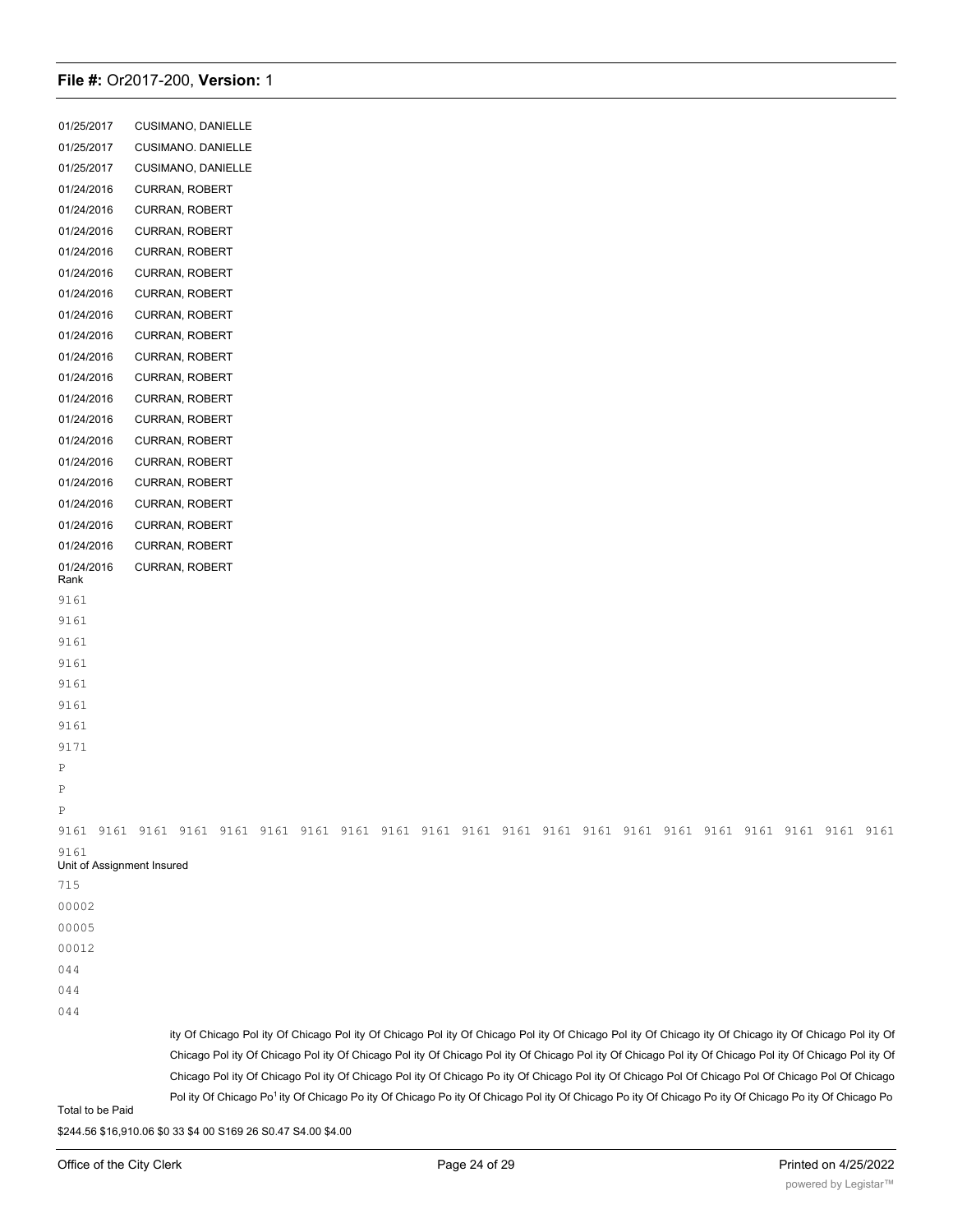| \$18,600.00 |
|-------------|
| \$1,829 58  |
| \$1,372.13  |
| \$4.00      |
| \$89.59     |
| \$615 00    |
| \$0.42      |
| \$4.00      |
| \$21367     |
| \$0.50      |
| S4.00       |
| \$253 39    |
| \$0.51      |
| \$4.00      |
| \$259.87    |
| \$47.48     |
| \$4.00      |
| \$837.90    |
| \$47.48     |
| \$4 00      |
| \$837.90    |
| \$47.48     |
| \$4 00      |
| \$837.90    |
| \$837.90    |

| City Of Chicago - Confidential<br>Rank<br>Incident Date Claimant |                          |      |
|------------------------------------------------------------------|--------------------------|------|
| 01/24/2016                                                       | <b>CURRAN, ROBERT</b>    | 9161 |
| 01/24/2016                                                       | <b>CURRAN, ROBERT</b>    | 9161 |
| 01/24/2016                                                       | <b>CURRAN, ROBERT</b>    | 9161 |
| 01/24/2016                                                       | <b>CURRAN, ROBERT</b>    | 9161 |
| 01/24/2016                                                       | <b>CURRAN, ROBERT</b>    | 9161 |
| 01/24/2016                                                       | <b>CURRAN, ROBERT</b>    | 9161 |
| 01/24/2016                                                       | <b>CURRAN, ROBERT</b>    | 9161 |
| 01/24/2016                                                       | <b>CURRAN, ROBERT</b>    | 9161 |
| 01/24/2016                                                       | <b>CURRAN, ROBERT</b>    | 9161 |
| 01/24/2016                                                       | <b>CURRAN, ROBERT</b>    | 9161 |
| 01/24/2016                                                       | <b>CURRAN, ROBERT</b>    | 9161 |
| 03/10/2016                                                       | CRANFIELD, BERTRAM       | 9161 |
| 03/10/2016                                                       | CRANFIELD, BERTRAM       | 9161 |
| 01/22/2016                                                       | <b>CORTEZ, ERNEST</b>    | 9161 |
| 02/12/2017                                                       | <b>COMBS, ROBERT</b>     | 9161 |
| 02/12/2017                                                       | <b>COMBS, ROBERT</b>     | 9161 |
| 01/21/2016                                                       | <b>COLLINS. TERRENCE</b> | 9171 |
| 01/21/2016                                                       | <b>COLLINS, TERRENCE</b> | 9171 |
| 01/21/2016                                                       | <b>COLLINS. TERRENCE</b> | 9171 |
|                                                                  |                          |      |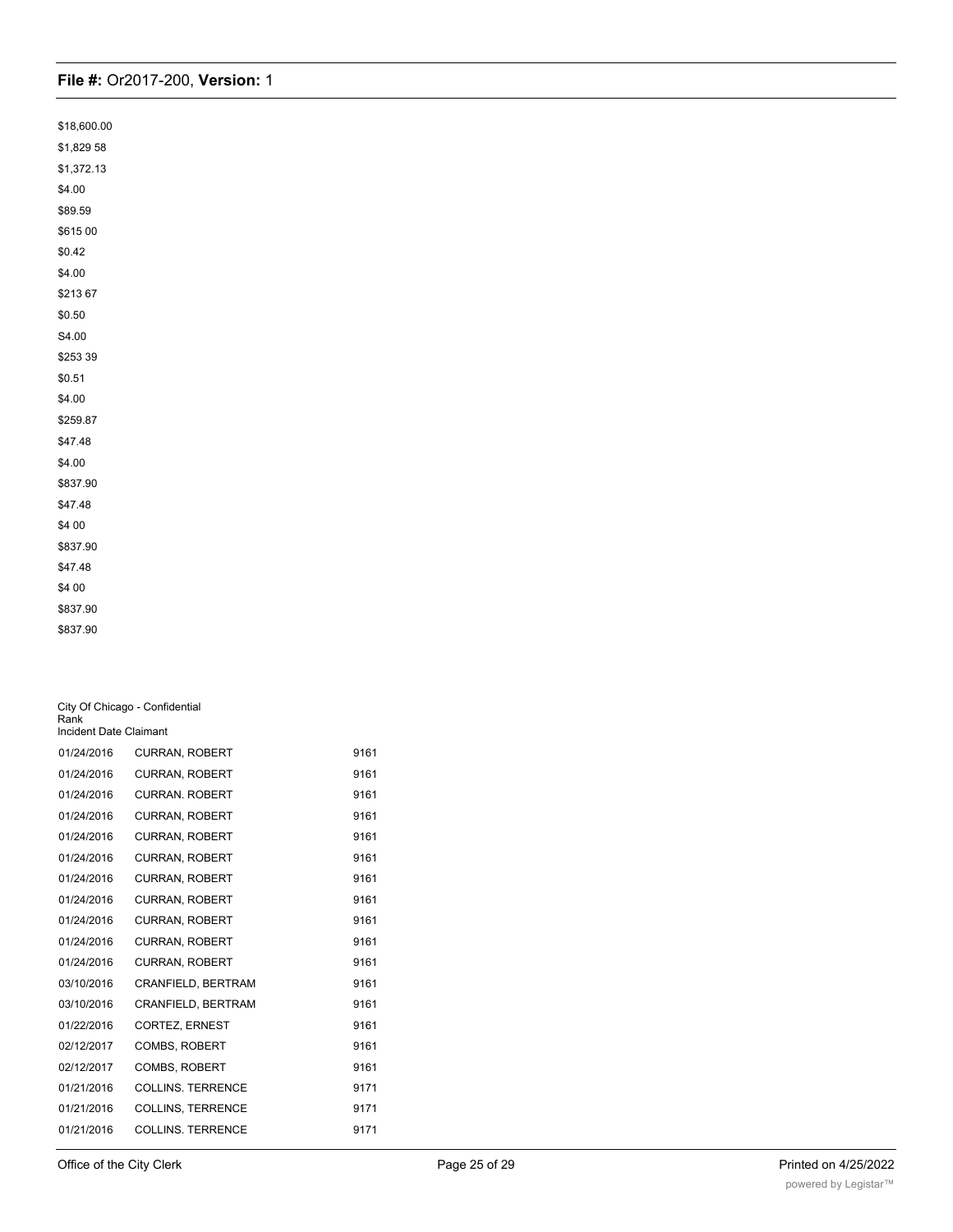| 01/21/2016                               | <b>COLLINS, TERRENCE</b> | 9171       |
|------------------------------------------|--------------------------|------------|
| 01/21/2016                               | <b>COLLINS, TERRENCE</b> | 9171       |
| 01/21/2016                               | COLLINS, TERRENCE        | 9171       |
| 05/27/2009                               | COLE II. DENSEY          | 9161       |
| 05/27/2009                               | COLE II, DENSEY          | 9161       |
| 02/13/2017                               | COFFEY, MATTHEW          | 9161       |
| 11/04/2016                               | CHOY, WILLIAM            | 9161       |
| 07/08/2016                               | CAZARES, ARMANDO         | 9161       |
| 02/16/2017                               | CAVANAUGH, RONALD        | 9161       |
| 09/04/2016                               | CANTORE III, DOMINIC     | 9161       |
| 07/30/2012                               | CALDWELL. GALEN          | 9016       |
| 04/06/2000                               | Barney, Walter           | P          |
| 04/06/2000                               | Barney, Walter           | P          |
| 12/17/2016<br>Unit of Assignment Insured | <b>BURK, ELIZABETH</b>   | 9161       |
|                                          | City Of Chicago Police   | S4.00      |
|                                          | City Of Chicago Police   | S47.48     |
|                                          | City Of Chicago Police   | S4.00      |
|                                          | City Of Chicago Police   | \$47.48    |
|                                          | City Of Chicago Police   | \$4748     |
|                                          | City Of Chicago Police   | \$837.90   |
|                                          | City Of Chicago Police   | \$4.00     |
|                                          | City Of Chicago Police   | \$837.90   |
|                                          | City Of Chicago Police   | \$4 00     |
|                                          | City Of Chicago Police   | \$4748     |
|                                          | City Of Chicago Police   | \$837.90   |
|                                          | City Of Chicago Police   | \$0 10     |
|                                          | City Of Chicago Police   | \$46.15    |
|                                          | City Of Chicago Police   | \$1,463.82 |
|                                          | City Of Chicago Police   | \$2029     |
|                                          | City Of Chicago Police   | \$4.00     |
|                                          | City Of Chicago Police   | \$205.58   |
|                                          | City Of Chicago Police   | \$4.00     |
|                                          | City Of Chicago Police   | \$0.22     |
|                                          | City Of Chicago Police   | \$47840    |
|                                          | City Of Chicago Police   | \$4.00     |
|                                          | City Of Chicago Police   | \$0.96     |
| 001                                      | City Of Chicago Police   | S2,105.60  |
| 001                                      | City Of Chicago Police   | \$1,085 00 |
|                                          | City Of Chicago Police   | S1,18399   |
|                                          | City Of Chicago Police   | \$1,689.76 |
|                                          | City Of Chicago Police   | \$2,479 64 |
| 153                                      | City Of Chicago Police   | \$1,023.39 |
|                                          | City Of Chicago Police   | \$1,210~30 |
|                                          | City Of Chicago Police   | \$1,411.20 |
| 00004                                    | City Of Chicago Police   | \$1,310.43 |
| 00004                                    | City Of Chicago Police   | \$1,170.77 |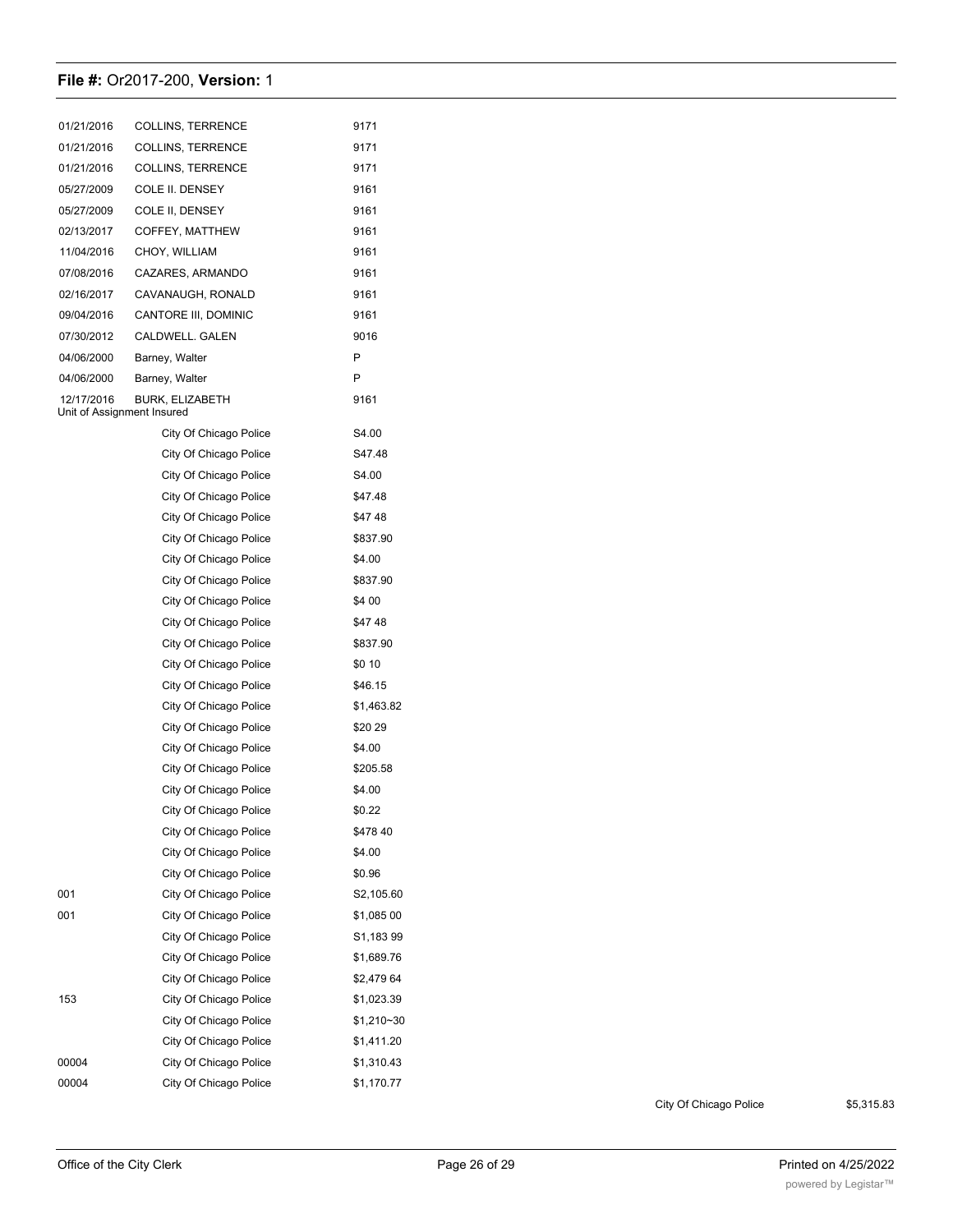City Of Chicago - Confidential

| Incident Date Claimant |                         |  |
|------------------------|-------------------------|--|
| 12/17/2016             | <b>BURK. ELIZABETH</b>  |  |
| 12/17/2016             | <b>BURK, ELIZABETH</b>  |  |
| 12/17/2016             | <b>BURK, ELIZABETH</b>  |  |
| 03/13/2017             | <b>BINGAMAN, KYLE</b>   |  |
| 03/13/2017             | <b>BINGAMAN, KYLE</b>   |  |
| 03/13/2017             | <b>BINGAMAN, KYLE</b>   |  |
| 03/13/2017             | <b>BINGAMAN, KYLE</b>   |  |
| 03/13/2017             | <b>BINGAMAN, KYLE</b>   |  |
| 03/13/2017             | <b>BINGAMAN, KYLE</b>   |  |
| 03/13/2017             | <b>BINGAMAN, KYLE</b>   |  |
| 03/13/2010             | <b>BERKA, BRIAN</b>     |  |
| 03/13/2010             | <b>BERKA, BRIAN</b>     |  |
| 03/13/2010             | <b>BERKA, BRIAN</b>     |  |
| 01/08/2017             | <b>BEATOVIC, MARK</b>   |  |
| 01/08/2017             | <b>BEATOVIC, MARK</b>   |  |
| 01/08/2017             | <b>BEATOVIC, MARK</b>   |  |
| 11/23/2016             | APORONGAO, ALAIN        |  |
| 12/03/2016             | ANDAVERDE III, FEDERICO |  |
| 10/09/2016             | ALDAHONDO, GIL          |  |
| 10/09/2016             | ALDAHONDO, GIL          |  |
| 08/19/2016             | ABBATE, TERRY           |  |
|                        |                         |  |

Total-Total.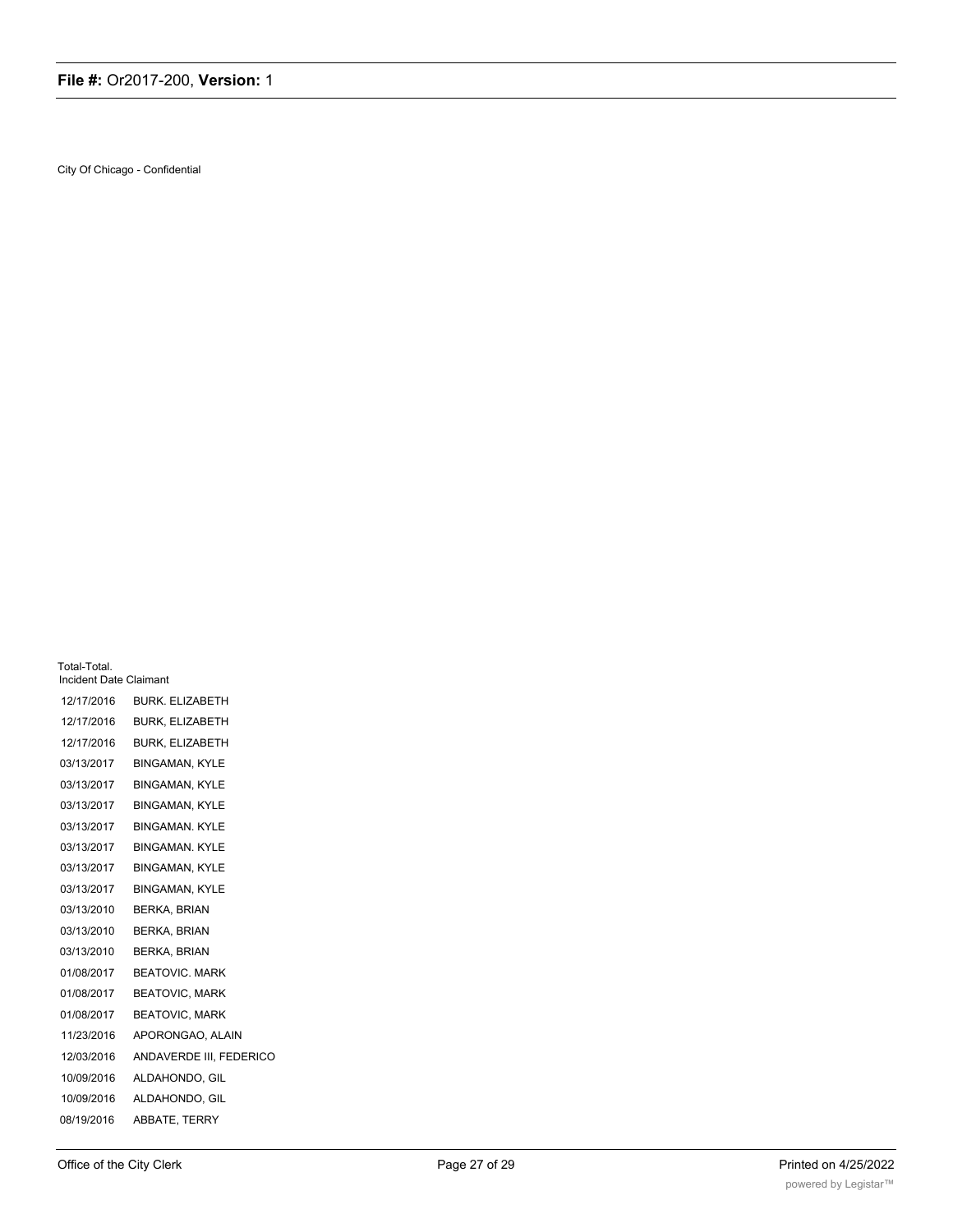Number Amount 467 S434.404.76

Number Amount 608 \$519,024.96 Rank 9161 9161 9161 9161 9161 9161 9161 9161 9161 9161 9161 9161 9161 9161 9161 9161 9161 9171 9161 9161 9161 Unit of Assignment Insured 044 044 044 017 017 017

189 012

City Of Chicago Police City Of Chicago Police City Of Chicago Police City Of Chicago Police City Of Chicago Police City Of Chicago Police City Of Chicago Police City Of Chicago Police City Of Chicago Police City Of Chicago Police City Of Chicago Police City Of Chicago Police City Of Chicago Police City Of Chicago Police City Of Chicago Police City Of Chicago Police City Of Chicago Police City Of Chicago Police City Of Chicago Police City Of Chicago Police City Of Chicago Police

Total to be Paid

\$16.95 \$897 37 \$4 00 \$1.37 \$4 00 \$310.90 \$4.00 \$37 41 \$4 00 \$40.41 \$4 00 \$11.33 \$1,266 17 \$294.79 \$0 58 \$4.00 \$1,080.99 \$1,296.99 \$12,980.00 \$10,217.76 \$1,396 50

City Of Chicago - Confidential

Chicago. APRIL 19th. 2017

To the President of the City Council:

Your Committee on Finance. Which has given consideration, for Hospitals, Medical and Nursing Services rendered injured members of the Police and or/ the Fire Department.

Having had the same under advisement, begs leave to report and recommend